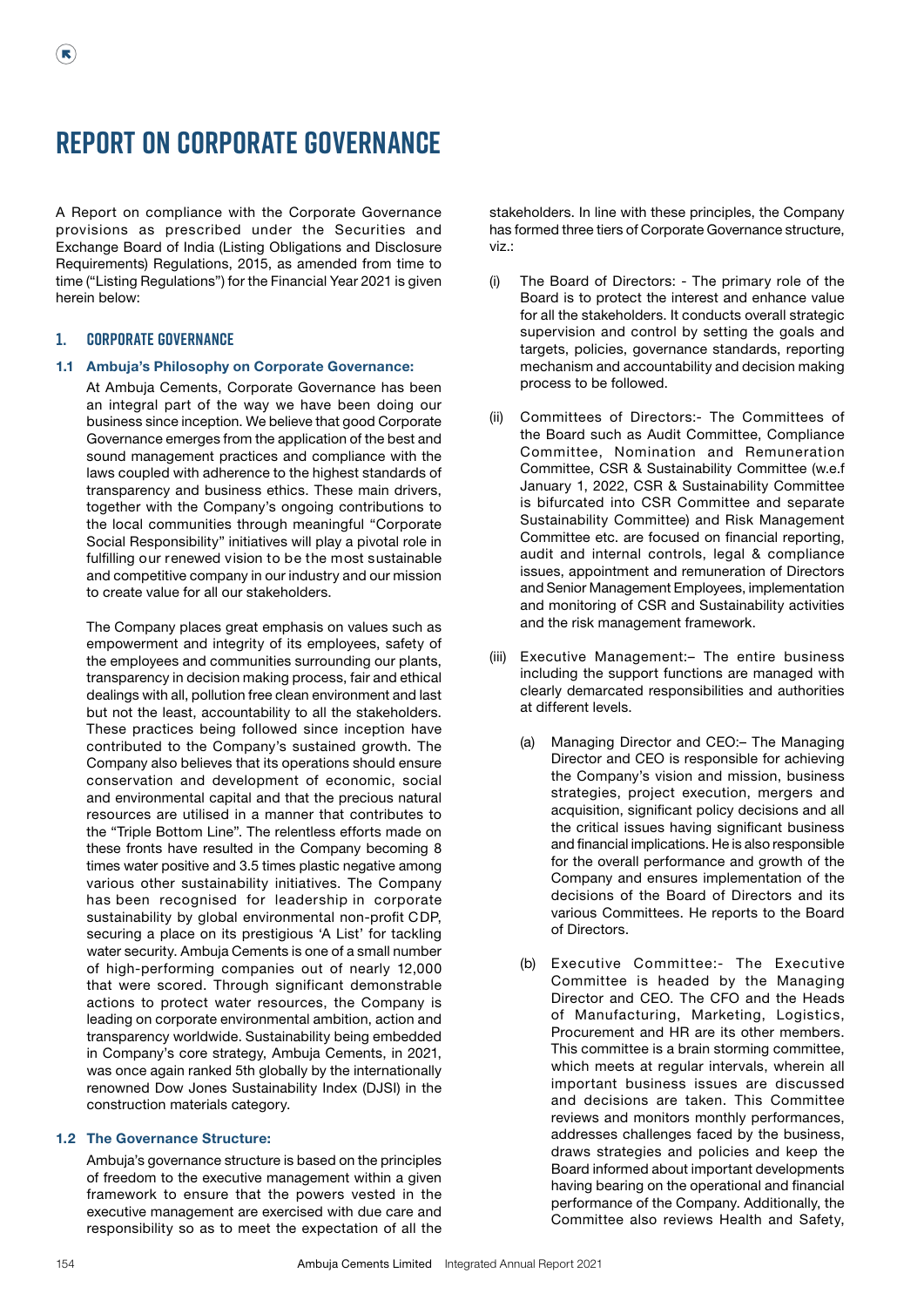Environment and Sustainability initiatives of the Company.

#### 1.3 The Compliance Framework:

 The Company has a robust and effective framework for monitoring compliances with applicable laws within the organisation and to provide updates to senior management and the Board on a periodic basis. The Audit, Risk and Compliance Committee of Directors and the Board periodically review the status of compliances with applicable laws and provide valuable guidance to the management team wherever necessary.

#### **2. Board of Directors**

 The Board of Directors is entrusted with the ultimate superintendence, control and responsibility of the affairs of the Company.

#### 2.1. Composition and Board Diversity:

 The Company has a very balanced and diverse Board of Directors. The Composition of the Board primarily takes care of the business needs and stakeholders' interest. The Non-Executive Directors including Independent Directors on the Board are well qualified, experienced, competent and highly renowned persons from the fields of manufacturing, finance & taxation, economics, law, governance etc. They take active part in the Board and Committee Meetings by providing valuable guidance and expert advice to the Board and the Management on various aspects of business, policy direction, governance, compliance etc. and play critical role on strategic issues, which enhances the transparency and add value in the decision making process of the Board of Directors. The Company has also devised a policy on board diversity.

 Section 149(1) of the Companies Act, 2013 (the Act), requires certain companies to have at least one woman Independent Director. ACL has one Non-Executive, Independent woman Director and one Non-Executive, Non-Independent woman Director as part of its Board.

 As at the end of corporate financial year 2021, the total Board strength comprises of the following:

| Category                                                                     | No. of Directors |
|------------------------------------------------------------------------------|------------------|
| Non-Executive, Independent Directors<br>including Independent Woman Director |                  |
| Other Non-Executive and Non-Independent<br><b>Directors</b>                  |                  |
| Executive Director (MD & CEO)                                                |                  |
| <b>Total Strength</b>                                                        | 15               |

 Note: None of the Directors have any inter-se relationship among themselves and with any employees of the Company.

#### 2.2. Selection, Appointment and Tenure of Director:

 The Nomination and Remuneration Committee have approved a Policy for the Selection, Appointment and Remuneration of Directors. In line with the said Policy, the Committee facilitate the Board in identification and selection of the Directors who shall be of high integrity with relevant expertise and experience so as to have well diverse Board. The abstract of the said policy forms part of the Directors' Report.

 The Directors are appointed or re-appointed with the approval of the shareholders and shall remain in office in accordance with the provisions of the law and the retirement policy laid down by the Board from time-totime. The current retirement age for the Directors is 75 years. The Independent Directors are appointed for a fixed term not exceeding five years. The Managing Director is also appointed for a term of five years and is not liable to retire by rotation. Non-executive Directors (except Independent Directors) are liable to retire by rotation and are eligible for re-appointment, unless otherwise specifically provided under the Articles of Association or under any statute.

 As required under Regulation 46(2)(b) of the Listing Regulations, the Company has issued formal letters of appointment to the Independent Directors. The terms and conditions of their appointment are posted on the Company's website and can be accessed at [www.ambujacement.com.](http://www.ambujacement.com)

#### 2.3. Other Directorships etc.:

 None of the Directors is a Director in more than 10 Public Limited Companies or acts as an Independent Director in more than 7 Listed Companies. The Managing Director and CEO does not serve as Independent Director on any listed company. Further, none of the Directors acts as a member of more than 10 committees or acts as a chairman of more than 5 committees across all Public Limited Companies in which he/she is a Director.

#### Independent Directors:

 Independent Directors are non-executive directors as defined under Regulation 16(1)(b) of the Listing Regulations read with Section 149(6) of the Act along with rules framed thereunder. Further in terms of the Regulation 25(8), they have confirmed that they are not aware of any circumstances or situation which exists or may be reasonably anticipated that could impair or impact their ability to discharge their duties. The Independent Directors provide an annual confirmation that they meet the criteria of independence. Based on the declarations received from the Independent Directors, the Board of Directors has confirmed that they meet the criteria of Independence as defined under Section 149 of the Act and Regulation 16(1)(b) of Listing Regulations and that they are independent of the management. They have also confirmed that they have enrolled themselves in the Independent Directors Databank maintained with the Indian Institute of Corporate Affairs.

 Section 149(4) of the Companies Act, 2013, requires companies to have at least one-third of the total number of Directors as 'Independent Director', and ACL currently complies with this requirement with 33% Independent Directors on the Board.

 The Board consists of 5 Independent Directors i.e. Mr. Nasser Munjee, Mr. Rajendra Chitale, Mr. Shailesh Haribhakti, Dr. Omkar Goswami and Ms. Shikha Sharma (Women Independent Director).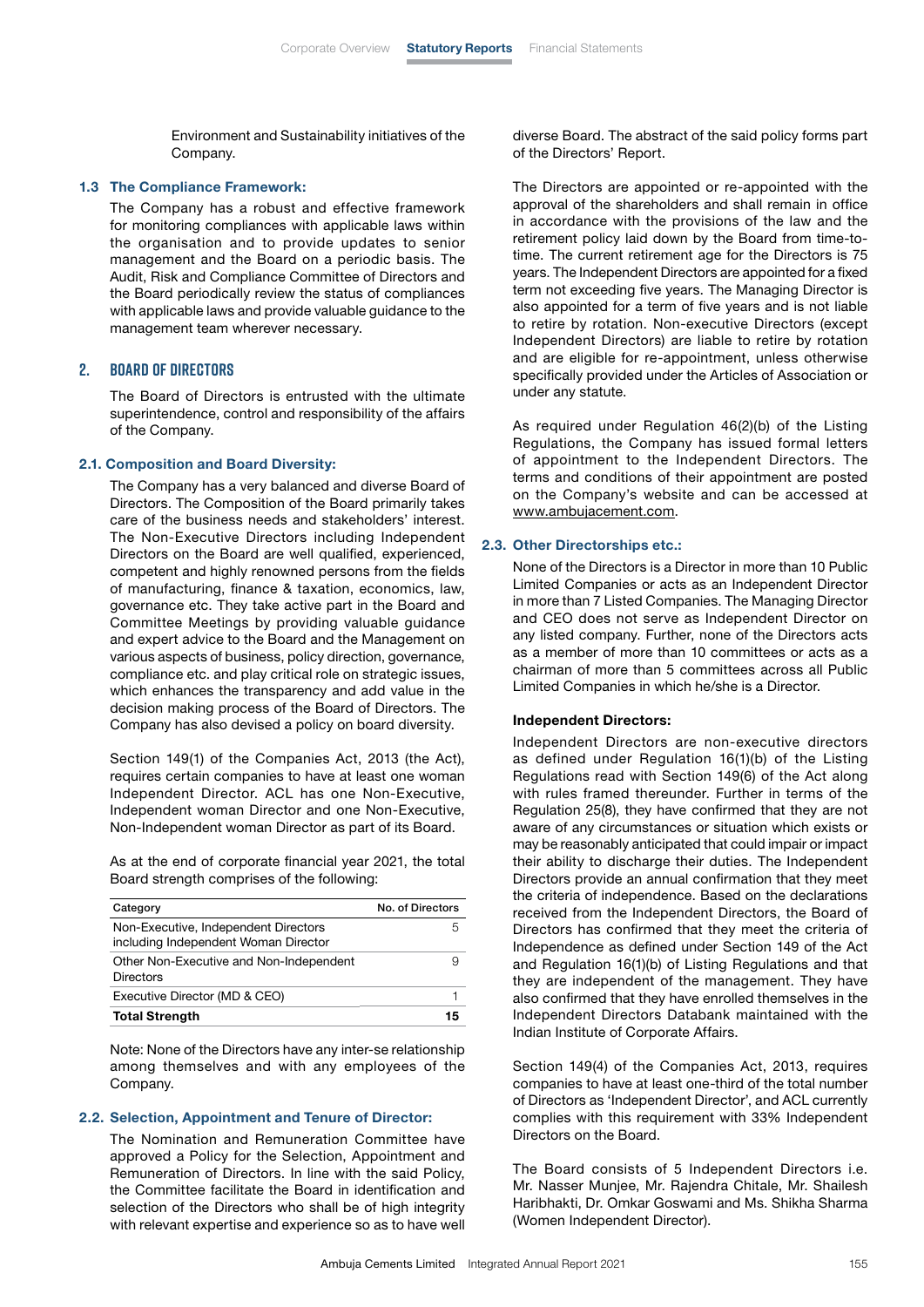## 2.4. Certification from Company Secretary in Practice:

 Mr. Surendra Kanstiya, Company Secretary in wholetime practice has issued a certificate as required under the Listing Regulations, confirming that none of the Directors on the Board of the Company are debarred or disqualified from being appointed or continuing as director of company by the SEBI/Ministry of Corporate Affairs or any such statutory authority.

#### 2.5. Directors' Profile

 $(\mathbf{R})$ 

 The brief profile of each Director as at the year-end is given below:

## (i) Mr. N. S. Sekhsaria (DIN: 00276351) (Non-Executive Chairman, Non-Independent)

 Mr. N. S. Sekhsaria is the Principal Founder of the Company. Mr. Sekhsaria is a doyen of the Indian Cement Industry and one of the most respected business personalities in India. He introduced new standards in manufacturing, management, marketing efficiency and corporate so-cial responsibility to an industry he helped transform.

 A first generation industrialist, Mr. Sekhsaria obtained his Bachelor's in Chemical Engineering with honours and distinction from the University of Bombay. As the Principal Founder-Promoter of Ambuja Cements, he was the Chief Executive & Managing Director of the Company from its inception in April 1983, until January 2006. Mr. Sekhsaria relin-quished the post of Managing Director and was appointed as the Non-Executive Vice Chairman when management control of the Company was transferred to erstwhile LafargeHolcim Ltd. In September 2009, he was appointed as the Non-Executive Chairman after Mr. Suresh Neotia relinquished the post of Chairman.

 Mr. Sekhsaria built Ambuja Cements into the most efficient and profitable cement company in India. He created and developed a result-oriented management team, and an extraordinary business model for the Company that centred on continually fine-tuning efficiencies and upgrading facilities to meet increased competition and growing challenges in the Cement Industry.

 Mr. Sekhsaria redefined industry practices by turning cement from a com-modity into a brand, bringing cement plants closer to cement markets and linking plants to lucrative coastal markets by setting up ports and a fleet of bulk cement ships for the first time in India. During his ten-ure, the Company grew from a 0.7 million tonne capacity to 15 million tonnes, from a market capitalisation of ₹18 crore to ₹14,000 crore, and from a single location to a pan-India Company which has set new benchmarks for the cement industry. These achievements, from a first generation industrialist, speak volumes about Mr. Sekhsaria's vision, business acumen and leadership qualities.

 Mr. Sekhsaria is the Chairman of the CSR & Sustainability Committee and a Member of the Nomination & Remuneration Committee.

## (ii) Mr. Jan Jenisch (DIN:07957196) (Vice-Chairman, Non-Executive, Non- Independent Promoter Director representing Holcim Ltd., (erstwhile LafargeHolcim Ltd.)

 Mr. Jan Jenisch is Chief Executive Officer of Holcim. Since joining in 2017, Jan has led Holcim to a new level of financial performance and growth, with record profitability levels, revenues of over CHF 23 billion in 2020, 70,000 people worldwide and industry-leading ESG ratings.

 Building on his track record of superior financial performance, Mr. Jan is now leading Holcim's next era of transformational growth to become the global leader in innovative and sustainable building solutions. Diversifying Holcim's portfolio, he is expanding the Company's Solutions & Products Business, with transformational acquisitions like Firestone Building Products and Malarkey Roofing Products, becoming a global leader in roofing systems. Putting sustainability at the core of Holcim's strategy, Mr. Jan oversaw the launch of the industry's first global ranges of green concrete. Prior to Holcim, Mr. Jan served as Chief Executive Officer of Sika AG, a global leader in innovative systems and products for the building and automotive sectors. Under his leadership, Sika expanded its reach in high value markets, setting new standards of performance in sales and profitability.

 In 2021, Mr. Jan was elected to the Board of Directors of Holcim, in addition to his role as CEO and membership of the Board of the Holcim Foundation for Sustainable Construction. He is the President of the Global Cement and Concrete Association as well as a Member of the Executive Committee of the World Business Council for Sustainable Development (WBCSD), the European Round Table for Industry (ERT) and the board of the Swiss-Japanese Chamber of Commerce (SJCC). In addition, he serves as a Member of the Board of Directors at Glas Troesch SA.

 Born in Germany in 1966, Mr. Jan studied in Switzerland and the US, and graduated from the University of Fribourg, Switzerland, with a Master of Business Administration. In 2021 he received a Dr. H.C. from the University of Fribourg for his accomplishments as CEO of two large listed companies and for his transformation of Holcim into a sustainable company.

 He joined the Board in October, 2017 and is the Vice Chairman of the Board.

## (iii) Mr. Nasser Munjee (DIN:00010180) (Non-Executive, Independent Director)

 Mr. Nasser Munjee holds a Master's degree in economics from the London School of Economics (LSE), U.K. His journey in creating financial institu-tions began with HDFC, which he joined at its inception in February 1978. In March 1993, he was inducted on the Board of HDFC as Executive Director until 1997. He is currently on the Board of companies such as Cummins India, Indian Hotels Company Ltd., Tata Motor Finance, Jaguar Land Rover.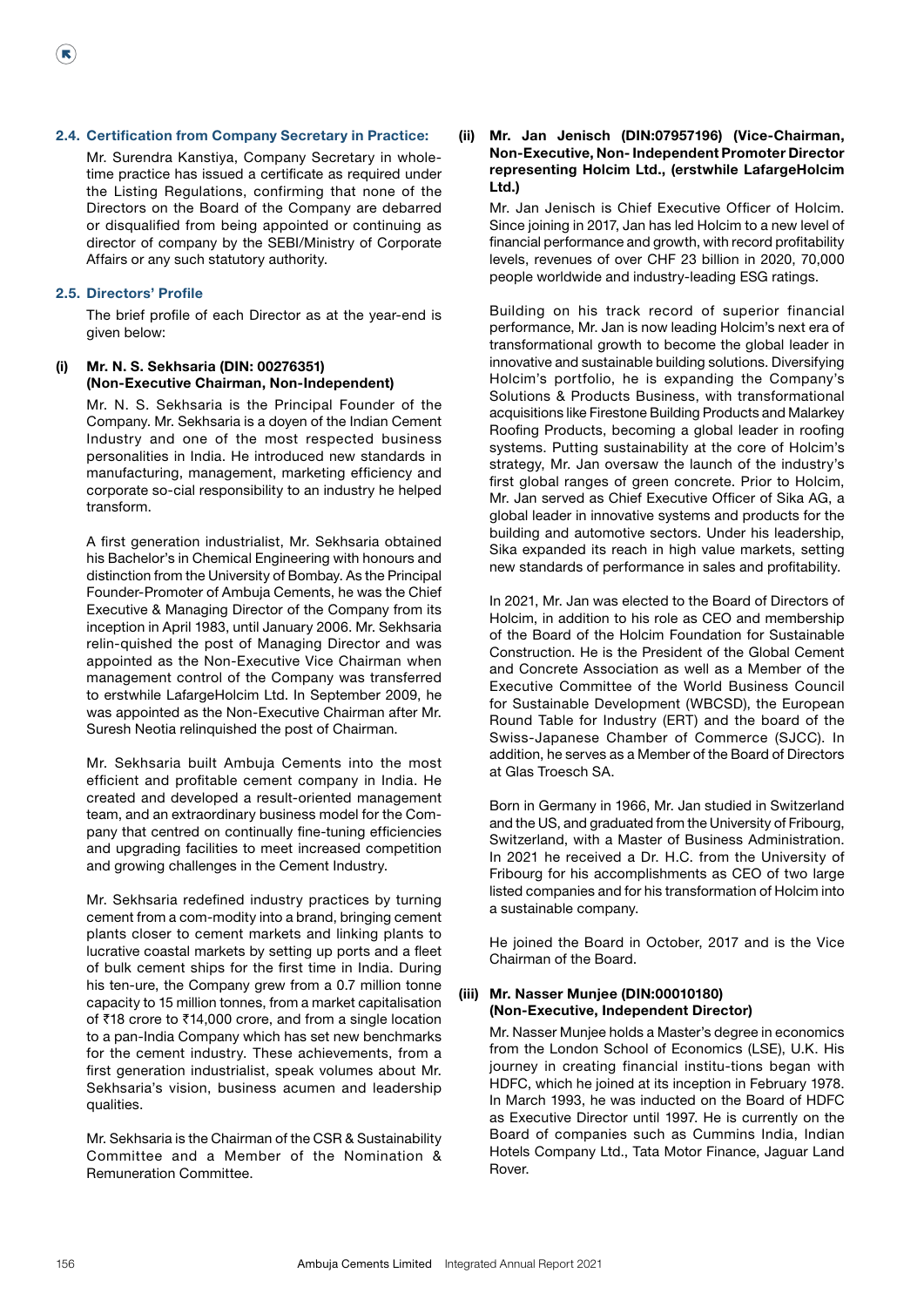In 1997, Mr. Munjee played a pivotal role in setting up IDFC and was its CEO in its formative years. Mr. Munjee has a deep interest for rural de-velopment, housing finance, urban issues, specially the development of modern cities and humanitarian causes.

 He was, until recently, also the Chairman of DCB Bank Limited and of two other Aga Khan institutions in India. He was the President of the Bombay Chamber of Commerce and Industry the city's oldest Chamber of Commerce and has served on numerous Government Task Forces on Housing and Urban Development. He has been awarded as the "Best Non-Executive Independent Director 2009 by Asian Centre for Corporate Governance (ACCG).

 He joined the Board in August, 2001. He is the Chairman of the Nomination & Remuneration Committee and the Compliance Committee and a member of the Audit Committee, CSR & Sustainability Committee and Risk Management Committee.

## (iv) Mr. Rajendra Chitale (DIN:00015986) (Non-Executive, Independent Director)

 Mr. Rajendra Chitale, an eminent Chartered Accountant and a Law Graduate, is the Managing Partner of M/s. Chitale & Co, a leading boutique structuring and advisory firm and of M/s M. P. Chitale & Co., one of the leading accounting and consulting firm. He has served as a member of the Insurance Advisory Committee of the Insurance and Regulatory Development Authority of India, the Company Law Advisory Committee, Government of India, the Takeover Panel of the Securities & Exchange Board of India, the Financial Sector Legislative Reforms Commission (FSLRC) Working Group on Insurance, Pensions, Small Savings-Government of India, the Investor Education and Protection Fund Committee, Government of India and the Maharashtra Board for Restructuring of State Enterprises, Government of Maharashtra. He has served on the Board of Life Insurance Corporation of India, Unit Trust of India, Small Industries Development Bank of India, National Stock Exchange of India Ltd. and Clearing Corporation of India Limited, Asset Reconstruction Company (India) Limited, SBI Capital Markets Limited. He is on the Board of several large corporates.

 He is a go to Advisor to international and Indian corporations for advice on Business structuring, tax and legal advice on foreign investments, mergers and acquisitions, private equity fund formation and investments, financial market laws, and financial services regulations.

 Mr. Chitale joined the Board in July, 2002. He is the Chairman of the Audit Committee and Risk Management Committee and the member of the Stakeholders Relationship Committee and CSR & Sustainability Committee.

#### (v) Mr. Shailesh Haribhakti (DIN:00007347) (Non-Executive, Independent Director)

 Mr. Shailesh Haribhakti, a Chartered Accountant is the Chairman of Shailesh Haribhakti & Associates. He is also a Cost Accountant, Certified Internal Auditor, Financial Planner & Fraud Examiner with a career span over four decades.

 He is a global thought leader in the area of Environment, Social & Governance, and has helped pioneer impactful concepts like IR & Innovating path to Net Zero. He is also an author of 2 books namely "The Digital Professional" & "Audit Renaissance".

 He has been involved with various philanthropic initiatives as well. He is an advisory member of the steering committee on India Covid Response Fund (Give India) and also part of the advisory board of Global Parli, WOTR. Some of his current innovations are Digital Board Governance through the GOvEVA platform, Social Impact Investing, Data-led Lending, Diligence, Scoring and Rating, Digital Treasury and Foreign Exchange Management. He has been conferred with the Global Competent Boards Designation (GCB.D) by Competent Boards Inc.

 Mr. Haribhakti joined the Board in May, 2006. He is the member of the Nomination and Remuneration Committee, Risk Management Committee and the Compliance Committee.

## (vi) Dr. Omkar Goswami (DIN: 00004258) (Non-Executive, Independent Director)

 Dr. Omkar Goswami, a professional economist, did his Masters in Economics from the Delhi School of Economics and his D. Phil (Ph.D.) from Oxford University. He taught and researched economics for 20 years at various reputed universities in India and abroad. During a career spanning over three and a half decades, he has been associated as a member or advisor to several Government committees and international organisations like the World Bank, the OECD, the IMF and the ADB, and on the Boards of several reputable listed companies. He also served as the Editor of Business India, one of India's prestigious business magazines and as the Chief Economist of the Confederation of Indian Industry. Dr. Goswami is the Founder and Executive Chairman of CERG Advisory Pvt. Ltd., which is engaged in corporate advisory and consulting services for companies in India and abroad.

 Dr. Goswami joined the Board in July, 2006. He is a member of the Audit Committee, the Compliance Committee and the Stakeholders Relationship Committee.

## (vii) Ms. Shikha Sharma (DIN: 00043265) (Non-Executive, Independent Director)

 Ms. Shikha Sharma is a B.A. (Hons.) in Economics, PGD in Software Technology and MBA from IIM Ahmedabad. She was the MD & CEO of Axis Bank Ltd. from 2009 to 2018. She began her career with ICICI Bank in 1980. At ICICI, she was instrumental in setting up ICICI Securities besides setting up various group business for ICICI including investment banking and retail finance. Before moving to Axis Bank, she was the MD & CEO of ICICI Prudential Life Insurance Co. Ltd. She was a Member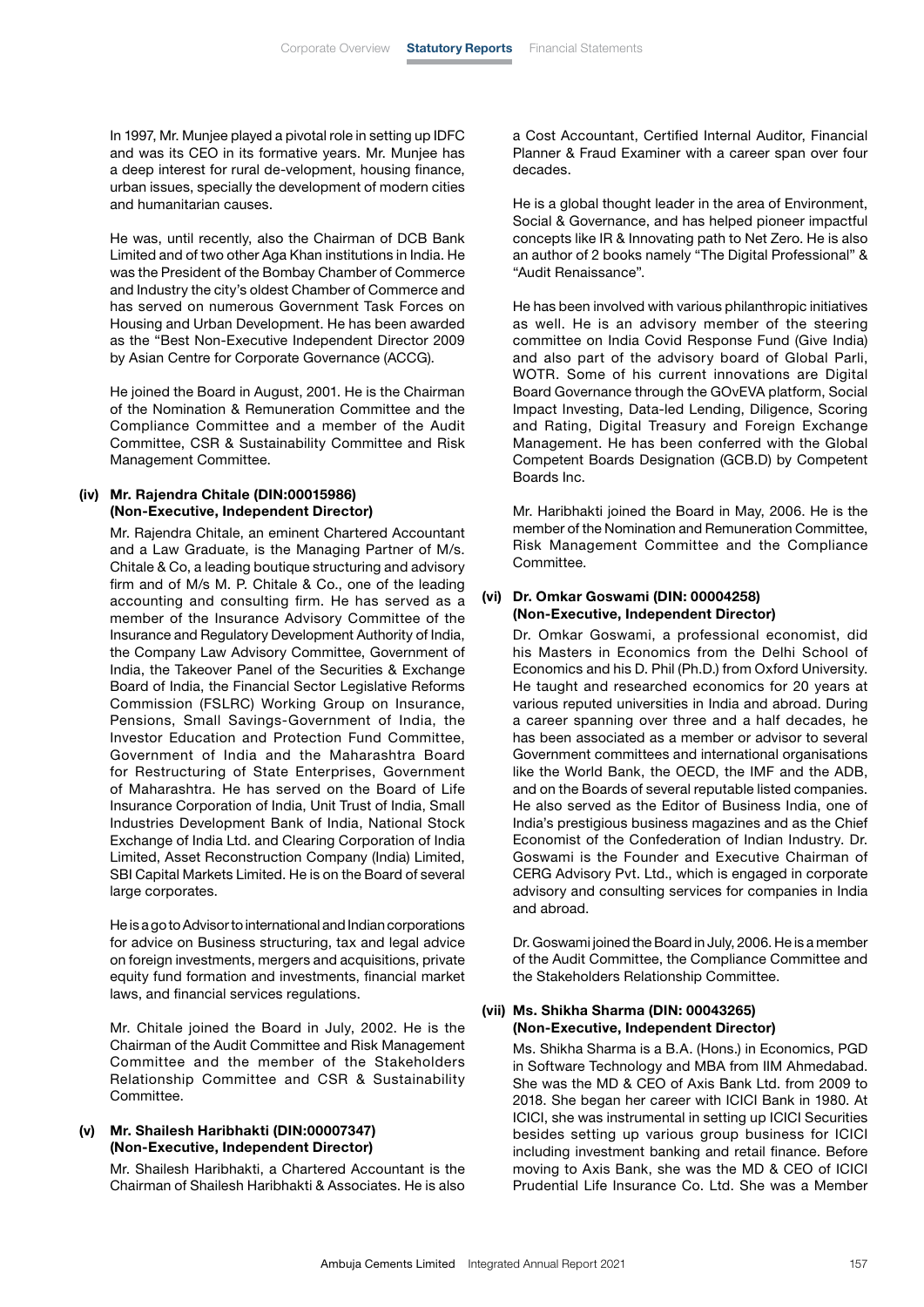of RBI's Technical Advisory Committee and chaired CII National Committee on Banking. She has featured in Fortune's Top 50 most powerful Women in business outside US and has several awards & recognition to her credit.

 $(\mathbf{R})$ 

 Ms. Sharma joined the Board in April, 2019. She is a Member of the Audit Committee and Nomination and Remuneration Committee.

## (viii) Mr. Christof Hassig (DIN: 01680305) (Non-Executive, Non-Independent Promoter Director representing Holcim Ltd.)

 Mr. Christof Hassig is a Swiss national and a professional banker with Masters in Banking and the Advanced Management Program from Harvard Business School.

 He is currently acting as board member for the Holcim Group in Bangladesh and India. Prior to this, he served as the Head of the Corporate Strategy and Mergers and Acquisitions function at Holcim Ltd. Mr. Hassig has worked for over twenty five years at UBS in different functions including global relationship manager and investment banker. He has also worked in corporate finance and treasury functions for over fifteen years. In 2013, he took over the additional responsibility as Head of Mergers and Acquisitions.

Mr. Hassig joined the Board in December, 2015.

## (ix) Mr. Martin Kriegner (DIN: 00077715) (Non-Executive, Non-Independent Promoter Director representing Holcim Ltd.)

 Mr. Martin Kriegner is an Austrian national. He is a graduate of Vienna University with a Doctorate in Law and he obtained an MBA from the University of Economics in Vienna.

 Mr. Kriegner was appointed as Head of Asia Pacific and member of the Group Executive Committee of Holcim in August 2016. Since 2019 he has also been responsible for the Holcim Group Cement Excellence team.

 Mr. Kriegner joined the Group in 1990 and became the CEO of Lafarge Perlmooser AG, Austria in 1998. He moved to India as the CEO of Lafarge's cement operations in 2002 and later served as Regional President Cement for Asia, based in Kuala Lumpur. In 2012, he was appointed CEO of Lafarge India for the Cement, RMX and Aggregates business. In July 2015, he became Area Manager Central Europe and was appointed Head of India effective March 1, 2016.

 Mr. Kriegner joined the Board in February, 2016. He is a member on the Audit Committee, Nomination & Remuneration Committee and CSR and Sustainability Committee.

#### (x) Ms. Then Hwee Tan (DIN: 08354724) (Non-Executive, Non-Independent Promoter Director representing Holcim Ltd.)

 Ms. Then Hwee Tan is Singapore national and an MBA from Wichita State University, Kansas, USA.

 Ms. Tan has attended Executive Development Programs at the Institute of Management Development. She is currently the Group Head of Learning & Development, at Holcim. At Holcim, she is a member of the HR leadership team responsible for executive learning and talent development. She has over twenty years of HR management experience in an international business environment across Asia Pacific including leadership development, talent & succession management, employee engagement, organisational development and compensation & benefits management. Apart from Holcim, she has worked with reputed companies such as Sika, Asia Pacific, Lucent Technologies, USA and Philips Mobile Display Systems, Hong Kong.

 Ms. Tan joined the Board in February, 2019. She is a member on the Compliance Committee.

## (xi) Mr. Mahendra Kumar Sharma (DIN: 00327684) (Non-Executive, Non-Indpendent Promoter Director representing Holcim Ltd.)

 Mr. Mahendra Kumar Sharma is an Arts & Law Graduate from University of Lucknow and a Post Graduate Diploma holder in Personnel Management and Labour Laws. After a five year stint with Delhi Cloth & General Mills Co. Ltd. he joined Hindustan Unilever Ltd. in 1974 as a Legal Manager. He retired in 2007 as its Vice Chairman with the responsibility of HR, Legal & Secretarial, Corporate Affairs, Real Estate etc.

 He has served as member of the Corporate Law Committee to comprehensively redraft the Companies Act and as a member of Naresh Chandra Committee on Corporate Governance. He is on the Board of several companies.

 Mr. Sharma joined the Board in April, 2019. He is a member of the CSR & Sustainability Committee and the Audit Committee.

## (xii) Mr. Ranjit Shahani (DIN: 00103845) (Non-Executive, Non-Independent Promoter Director representing Holcim Ltd.)

 Mr. Ranjit Shahani is a Mechanical Engineer from IIT Kanpur and MBA from Jamnalal Bajaj Institute of Management Studies. He started his career with Imperial Chemical Industries (ICI) in India and then served as General Manager with ICI, Zeneca in UK overseeing Asia Pacific and Latin America operations for the petrochemicals and plastics division. He was the CEO of Roche Products Ltd. and then Vice Chairman and Managing Director of Novartis India Ltd. from 2001 to 2018.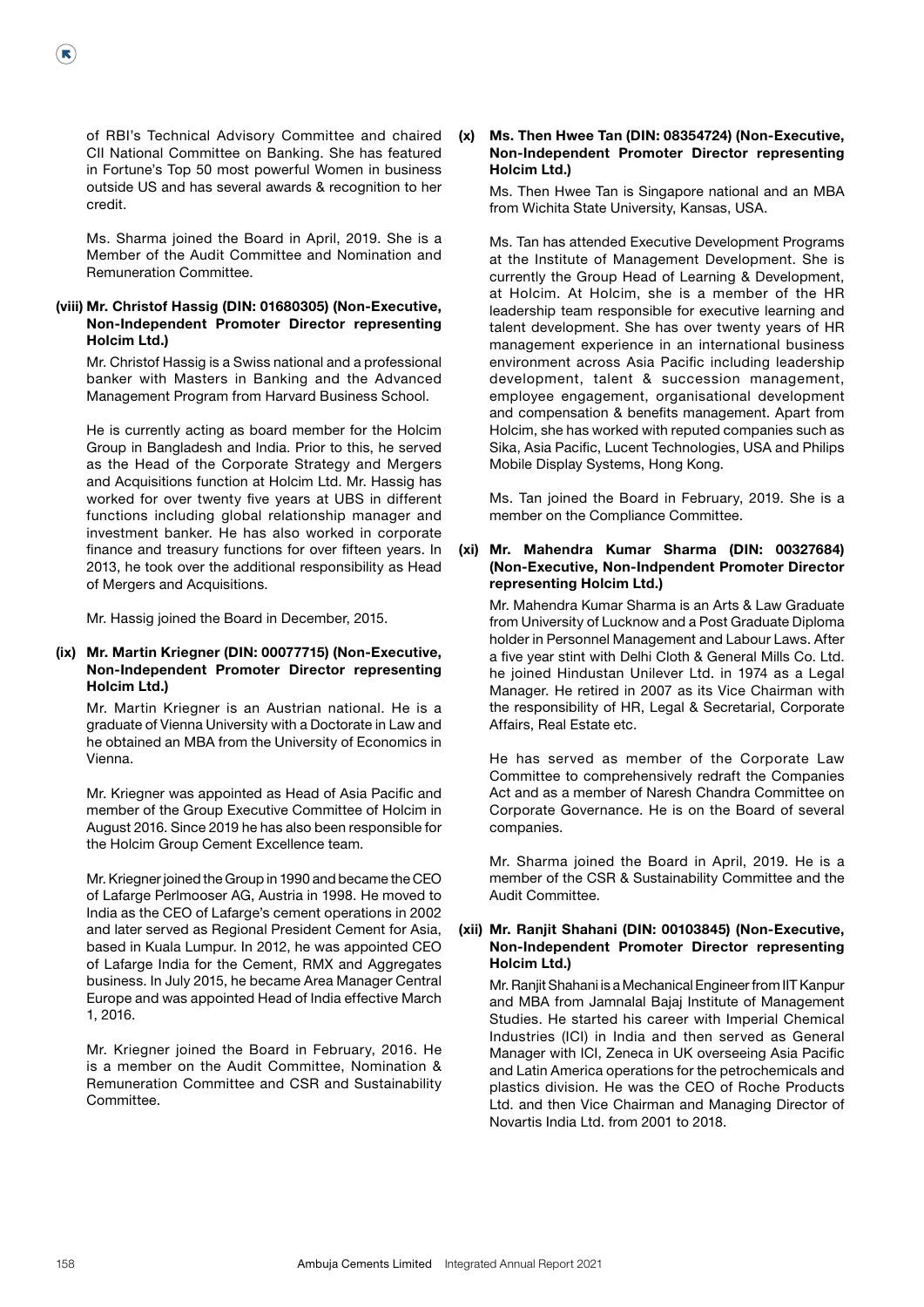He is President Emeritus of The Organisation of Pharmaceuticals Producers of India (OPPI) and of the Swiss Indian Chamber of Commerce India (SICCI). He is on Advisory Council of The Harvard School of Public Health and past President of the Bombay Chamber of Commerce and Industry (BCCI).

 Mr. Shahani joined the Board in April, 2019. He is the Chairman of the Stakeholder Relationship Committee.

#### (xiii) Mr. Praveen Kumar Molri (DIN:07810173) (Nominee, Non-Executive, Non-Independent Director)

 Mr. P. K. Molri is a Commerce Graduate and Chartered Accountant. He joined LIC of India in July 1985 and has rich experience of more than 34 years of having worked in different senior positions including Senior Divisional Manager of two Divisions and Chief Risk Officer of the Organisation. He recently superannuated from LIC from the post of Executive Director- Investment Operations wherein he was heading Equity, Debt, Treasury, Pension & Group schemes and ULIP Portfolios.

Mr. Molri joined the Board in April, 2019.

## (xiv) Mr. Ramanathan Muthu (DIN:01607274) (Non-Executive, Non-Independent Promoter Director representing Holcim Ltd.)

 Mr. Ramanathan Muthu holds an undergraduate degree in Industrial Economics from University of Warwick, United Kingdom and is a certified chartered accountant.

 Mr. Muthu is Global Head of Strategy for Holcim since March 2019. He is also leading the Group's Investment Committee.

 Mr. Muthu joined the Holcim Ltd in 2005 in the Finance and Controlling function in Zurich, before moving to work in Region Asia Pacific supporting the region in various strategic projects and growth investments. He took on the role of Project Manager for an Energy initiative and Manufacturing transformation across India and South East Asia. He also served as the Executive Assistant to EXCO Member in charge of Asia Pacific working on strategic initiatives across the region before moving back to the Group where he took over the role of Head of Group CEO Office.

Mr. Muthu joined the Board in December, 2020.

## (xv) Mr. Neeraj Akhoury (DIN:07419090) (Executive, Non-Independent, Managing Director and CEO)

 Mr. Akhoury has a degree in Economics and an MBA from the University of Liverpool. He has also studied oneyear General Management at XLRI, Jamshedpur. He is an alumnus of the Harvard Business School.

 Mr. Neeraj Akhoury brings with him over 3 decades of rich experience in the steel and cement industries. He has worked in leadership roles in India and other emerging markets.

 He began his career with Tata Steel in 1993 and joined the Holcim Group in 1999. He was a member of the

Executive Committee of Lafarge India, heading corporate affairs followed by sales. In 2011, he moved to Nigeria as CEO & Managing Director of Lafarge AshakaCem PLC. Thereafter, he was appointed as Strategy & Business Development Director for the Middle East & Africa at the erstwhile Lafarge headquarters in Paris. He was also the CEO of Lafarge Surma Cement Limited and country representative of Holcim Bangladesh.

 Mr. Akhoury was appointed as the MD & CEO of ACC Ltd. in February 2017. In February 2020, he took over as CEO India, Holcim, Managing Director & CEO, Ambuja Cements Limited and Non-Executive Director, ACC Ltd. He is the Vice Chairman at the National Council for Cement and Building Materials (NCCBM) constituted by the Ministry of Commerce & Industry, Government of India. He also serves as Vice President of Cement Manufacturers Association of India.

 Mr. Akhoury joined the Board in February, 2020. He is a member of the CSR & Sustainability Committee, Risk Management Committee, Compliance Committee, Stakeholders Relationship Committee and a Permanent Invitee of Audit Committee and Nomination and Remuneration Committee.

## 2.6 Meetings, agenda and proceedings etc. of the Board Meeting:

## (i) Meetings:

 The Board generally meets 5 times during the year and the maximum interval between any two meetings did not exceed 120 days. The Company adheres to the Secretarial Standards on the Board and Committee Meetings as prescribed by the Institute of Company Secretaries of India. The annual calendar of Meetings is broadly determined before the beginning of the year to enable the Directors to plan their schedule and to ensure their meaningful participation in the meetings. At the Meetings, the Board review, deliberate and approve on matters such as business performance, strategy, Capex, CSR & Sustainability, governance and compliance.

 The Board has complete access to any information within the Company. Agenda papers containing all necessary information/documents are made available to the Board/ Committee Members in advance to enable them to discharge their responsibilities effectively and take informed decisions. The information as mentioned in Part A of Schedule II of the SEBI Listing Regulations is placed before the Board at its meeting for its consideration, whenever applicable.

 The Senior Management of the Company make timely disclosure to Board relating to all material, financial and commercial transactions.

 During the year ended on December 31, 2021, the Board of Directors had 6 meetings. These were held on February 18, 2021, March 26, 2021, April 29, 2021, July 23, 2021, October 26, 2021 and December 16, 2021. Due to the COVID-19 pandemic and consequent relaxations granted by MCA and SEBI, all Board Meetings were held through Video Conference.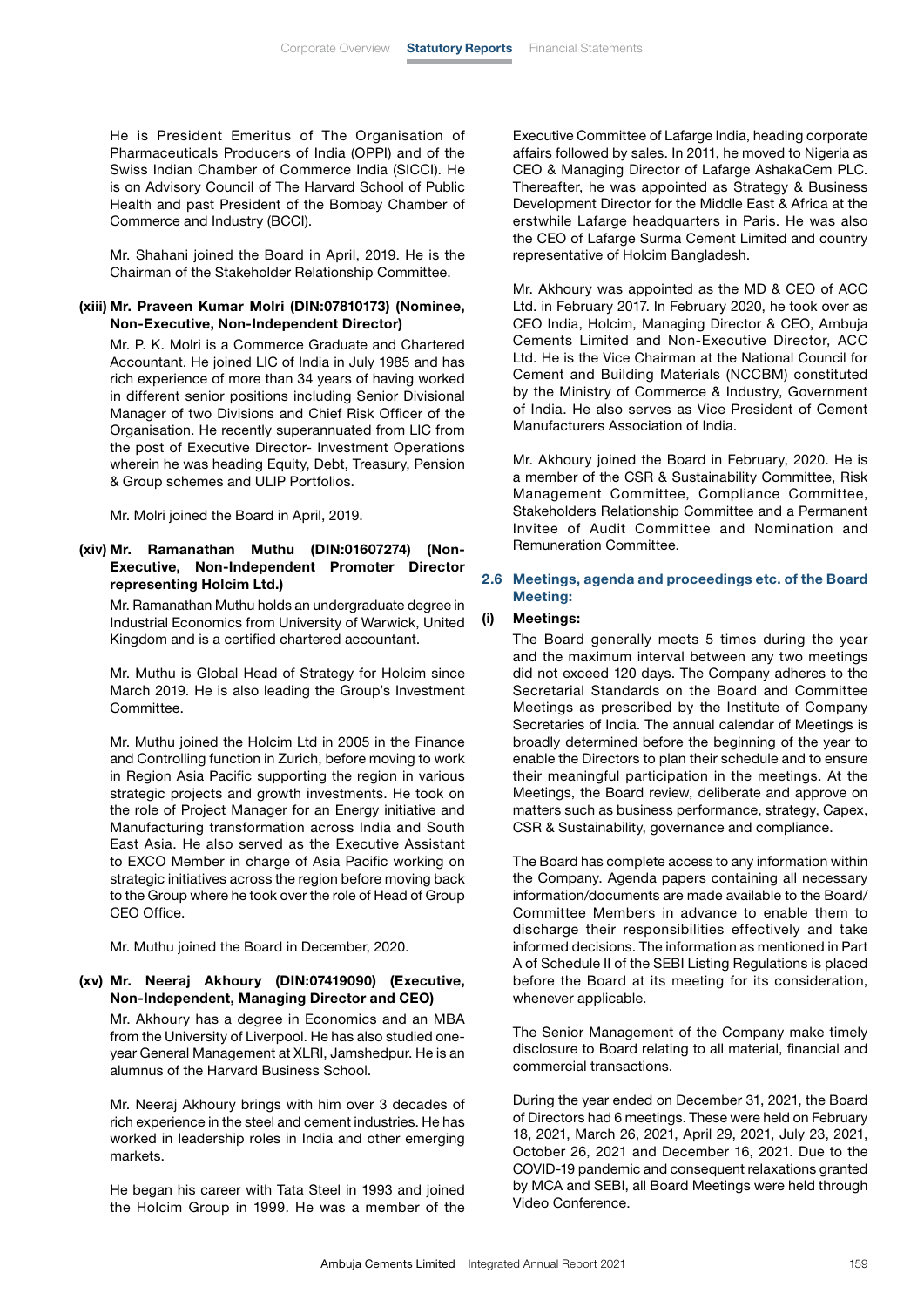The names and category of the Directors on the Board, their attendance at Board Meeting held during the year under review and at the last Annual General Meeting (AGM), name of the other Public Companies in which the Director is a Director and the number of the Directorship and Committee Chairmanship/Membership held by them in other public limited company as on December 31, 2021 are given below:-

|    | Sr. Name of the                         | Category                                       | No. of<br><b>Board</b> | Attendance No. of<br>at last<br>Meetings AGM held | Director-<br>ships held in                     | Committee<br>Positions in India <sup>2</sup> |                | Directorship in Public Companies & Category                                                                                                                                                                                                                                                                                                                                                                                   |
|----|-----------------------------------------|------------------------------------------------|------------------------|---------------------------------------------------|------------------------------------------------|----------------------------------------------|----------------|-------------------------------------------------------------------------------------------------------------------------------------------------------------------------------------------------------------------------------------------------------------------------------------------------------------------------------------------------------------------------------------------------------------------------------|
|    | No. Director                            |                                                | (FY 2021) 2021         | attended on April 9,                              | <b>Indian Public</b><br>Companies <sup>1</sup> | <b>Chairman Member</b>                       |                |                                                                                                                                                                                                                                                                                                                                                                                                                               |
| 1. | Mr. N. S.<br>Sekhsaria,<br>Chairman     | Non-Executive<br>Non-Independent               | 6                      | No                                                | 4                                              | Nil                                          | Nil            | Non-Executive, Non-Independent:<br>1. ACC Ltd.<br>2.<br>Everest Industries Ltd.<br>3.<br><b>JM Financial Asset Reconstruction Ltd.</b><br>Ambuja Cements Ltd,<br>4.                                                                                                                                                                                                                                                           |
| 2. | Mr. Jan<br>Jenisch,<br>Vice-Chairman    | Non-Executive,<br>Non-Independent              | 5                      | Yes                                               | 2                                              | Nil                                          | Nil            | Non-Executive, Non-Independent:<br>1. ACC Limited<br>2. Ambuja Cements Ltd.                                                                                                                                                                                                                                                                                                                                                   |
| 3. | Mr. Nasser<br>Munjee                    | Independent                                    | 6                      | Yes                                               | 6                                              | 4                                            | 1              | Non-Executive, Independent Director in:<br>Cummins India Ltd.<br>1.<br>2.<br>The Indian Hotels Company Ltd.<br>3.<br>Tata Motors Finance Ltd.<br>Tata Motors Finance Solutions Ltd.<br>4.<br>TMF Holdings Ltd.<br>5.<br>Ambuja Cements Ltd.<br>6.                                                                                                                                                                             |
| 4. | Mr. Rajendra<br>Chitale                 | Independent                                    | 6                      | Yes                                               | 6                                              | 3                                            | 4              | Non-Executive, Independent Director in:<br>Everest Industries Ltd.<br>1.<br>2.<br>Reliance General Insurance Company<br>Ltd.<br>3. Reliance Nippon Life Insurance<br>Company Ltd.<br>4. JM Financial Asset Management Ltd.<br>DAM Capital Advisors Ltd.<br>5.<br>Ambuja Cements Ltd.<br>6.                                                                                                                                    |
| 5. | Mr. Shailesh<br>Haribhakti              | Independent                                    | 5                      | Yes                                               | 10                                             | $\overline{4}$                               | 6              | Non-Executive, Independent Director in<br>Listed Company:-<br>Torrent Pharmaceuticals Ltd.<br>1.<br>L & T Finance Holdings Ltd.<br>2.<br>Blue Star Ltd.<br>3.<br>Future Lifestyle Fashions Ltd.<br>4.<br>Bajaj Electricals Ltd.<br>5.<br>ACC Ltd.<br>6.<br>NSDL E-Governance Infrastructure Ltd.<br>7.<br><b>L&amp;T Mutual Fund Trustee Limited</b><br>8.<br>Bennett Coleman & Company Ltd.<br>9.<br>10. Ambuja Cements Ltd. |
|    | 6. Dr. Omkar<br>Goswami                 | Independent                                    | 6                      | Yes                                               | 2                                              | Nil                                          | 3              | Non-Executive, Independent Director in:<br>Godrej Consumer Products Ltd.<br>1.<br>2. Ambuja Cements Ltd.                                                                                                                                                                                                                                                                                                                      |
| 7. | Ms. Shikha<br>Sharma                    | Independent                                    | 5                      | Yes                                               | 5                                              | Nil                                          | 4              | Non-Executive, Independent Director in:<br>Dr. Reddy's Laboratories Ltd.<br>1.<br>Tata Consumer Products Ltd.<br>2.<br>Tech Mahindra Ltd.<br>3.<br>Mahindra & Mahindra Ltd.<br>4.<br>Ambuja Cements Ltd.<br>5.                                                                                                                                                                                                                |
| 8. | Mr. Christof<br>Hassig                  | Non-Executive,<br>Non-Independent              | 6                      | Yes                                               | 1                                              | Nil                                          | Nil            | Non-Executive, Independent Director in:<br>1. Ambuja Cements Ltd.                                                                                                                                                                                                                                                                                                                                                             |
| 9. | Mr. Martin<br>Kriegner                  | Non-Executive.<br>Non-Independent              | 6                      | Yes                                               | 2                                              | Nil                                          | 2              | Non-Executive, Non-Independent Director:<br>1. ACC Limited<br>Ambuja Cements Ltd.<br>2.                                                                                                                                                                                                                                                                                                                                       |
|    | 10. Ms. Then Hwee Non-Executive,<br>Tan | Non-Independent                                | 6                      | Yes                                               | 1                                              | Nil                                          | Nil            | Non-Executive, Non-Independent Director:<br>1. Ambuja Cements Ltd.                                                                                                                                                                                                                                                                                                                                                            |
|    | 11. Mr. Mahendra                        | Non-Executive,<br>Kumar Sharma Non-Independent | 5                      | Yes                                               | 4                                              | 1                                            | $\overline{c}$ | Non-Executive, Independent Director in:<br>Asian Paints Ltd.<br>1.<br>2.<br>United Spirits Ltd.<br>3. Atria Convergence Technologies Ltd.<br>Non-Executive, Non-Independent Director:<br>1. Ambuja Cements Ltd.                                                                                                                                                                                                               |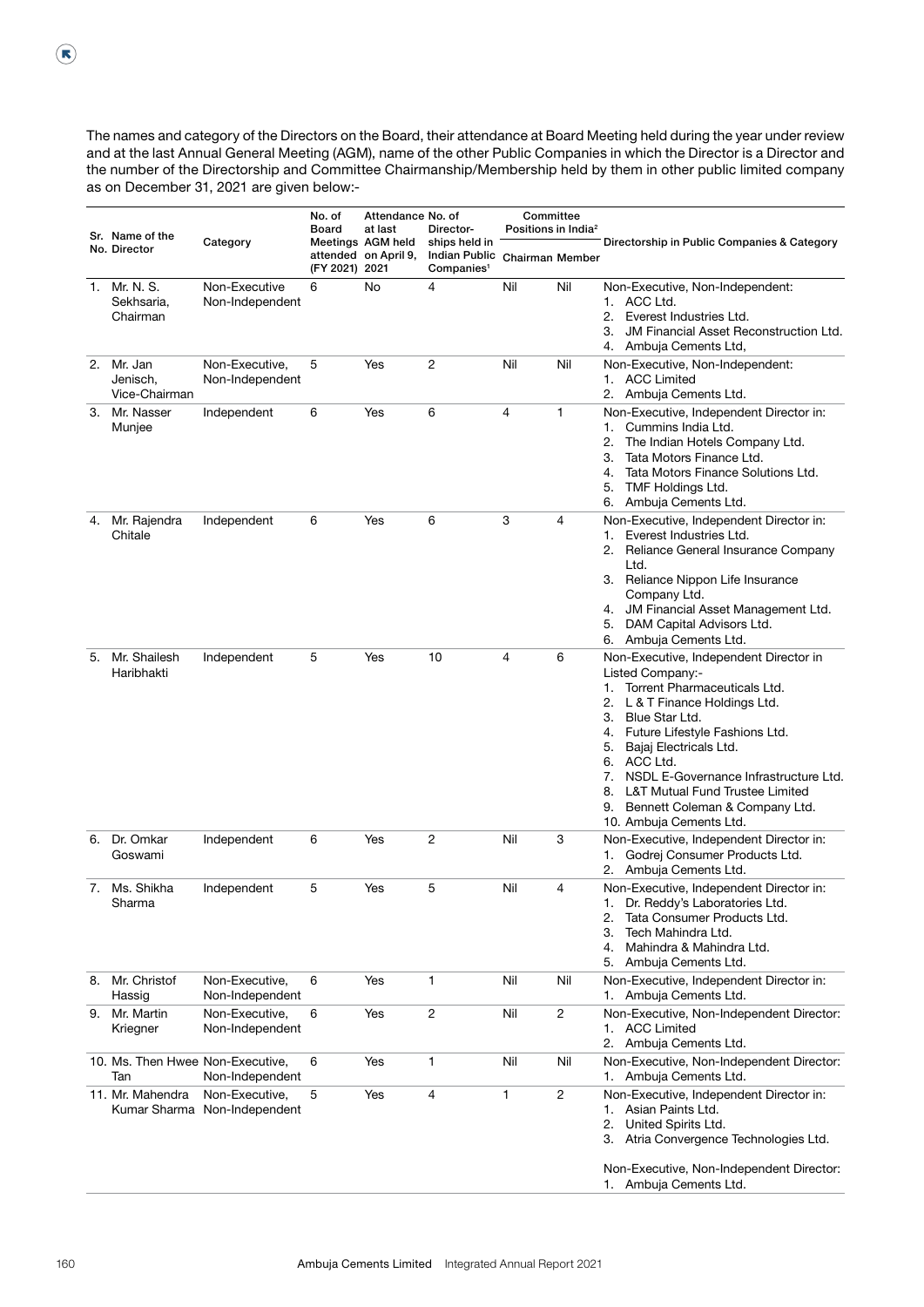| Sr. Name of the                |                                   | No. of<br>Board<br>Meetings AGM held<br>(FY 2021) 2021 | Attendance No. of<br>at last | Director-                                                       | Committee<br>Positions in India <sup>2</sup> |     |                                                                                                                                                                                                                     |
|--------------------------------|-----------------------------------|--------------------------------------------------------|------------------------------|-----------------------------------------------------------------|----------------------------------------------|-----|---------------------------------------------------------------------------------------------------------------------------------------------------------------------------------------------------------------------|
| No. Director                   | Category                          |                                                        | attended on April 9,         | ships held in<br><b>Indian Public</b><br>Companies <sup>1</sup> | <b>Chairman Member</b>                       |     | Directorship in Public Companies & Category                                                                                                                                                                         |
| 12. Mr. Ranjit<br>Shahani      | Non-Executive,<br>Non-Independent | 6                                                      | Yes                          | 4                                                               |                                              | 2   | Non-Executive, Independent Director in:<br>Hikal Ltd.<br>1.<br>J. B. Chemicals & Pharmaceuticals Ltd.<br>Wellness Forever Medicare Ltd.<br>3.<br>Non-Executive, Non-Independent Director:<br>1. Ambuja Cements Ltd. |
| 13. Mr. Praveen<br>Kumar Molri | Non-Executive,<br>Non-Independent | 6                                                      | Yes                          |                                                                 | Nil                                          | Nil | Non-Executive, Non-Independent Director:<br>1. Ambuja Cements Ltd.                                                                                                                                                  |
| 14. Mr.<br>Ramanathan<br>Muthu | Non-Executive,<br>Non-Independent | 5                                                      | Yes                          |                                                                 | Nil                                          | Nil | Non-Executive, Non-Independent Director:<br>1. Ambuja Cements Ltd.                                                                                                                                                  |
| 15. Mr. Neeraj<br>Akhoury      | Managing Director 6<br>and CEO    |                                                        | Yes                          | 3                                                               | Nil                                          | 1   | Non-Executive, Non-Independent Director<br>in:<br>ACC Ltd.<br>Holcim Services (South Asia Ltd.)<br>Managing Director & CEO<br>1. Ambuja Cements Ltd.                                                                |

1 Includes Indian Public Companies including Ambuja Cements Limited but excluding Directorships in Private Limited Companies, Foreign Companies and Section 8 Companies.

2 Includes only Audit Committee and Stakeholders' Relationship Committee of Public Limited companies (whether listed or not) including Ambuja Cements Ltd.

#### (ii) Separate Meeting of Independent Directors:

 The role of Independent Directors is to review the performance of the Non-Independent Directors (including the Chairman) and the entire Board and also to assess the quality, content and timeliness of the flow of information between the Management and the Board and its Committees which is necessary to effectively and reasonably perform and discharge their duties.

 During the year ended on December 31, 2021, the Independent Directors met amongst themselves without the presence of the Company executives on December 15, 2021.

#### (iii) Agenda:

 All the meetings are conducted as per well designed and structured agenda and in line with the compliance requirement under the Companies Act, 2013, Listing Regulations and applicable Secretarial Standards prescribed by ICSI. All the agenda items are backed by necessary supporting information and documents (except for the critical price sensitive information, which is circulated separately in advance or placed at the meeting) to enable the Board/Committee to take informed decisions. Agenda also includes minutes of the previous meetings of all the Board Committees and unlisted subsidiaries for the information of the Board.

 Additional agenda items in the form of "Other Business" are included with the permission of the Chairman and majority of the Directors present at the meeting. Agenda papers are circulated seven days prior to the Board / Committee Meeting. Further, information is also provided to the Board members on critical matters for their inputs, review and approval. For any business exigencies, the resolutions are passed by circulation and later placed at the subsequent Board / Committee Meeting for ratification/approval.

#### (iv) Invitees and Proceedings:

 Apart from the Board members, the CFO and the Company Secretary attend all the Board Meetings. Other senior management executives are invited as and whenever necessary. The MD & CEO, the CFO and other senior executives make presentations on quarterly and annual operating and financial performance, annual operating & capex budget, health and safety, marketing and cement industry scenario and other business issues.

 The annual strategic and operating plans of the business are presented to the Board. The quarterly financial statements and annual financial statements are first presented to the Audit Committee and subsequently to the Board for their approval. Also, the Compliance Committee and the Board periodically reviews compliance reports with respect to laws & regulations applicable to the Company. Important managerial decisions, material developments and statutory matters are presented to the Committees of the Board and the Committee recommendations are placed before the Board. As a system, information is submitted along with the agenda papers well in advance of the meetings.

 The Chairman of various Board Committees brief the Board on all the important matters discussed and decided at their respective committee meetings, which are generally held prior to the Board meeting.

### (v) Post Meeting Action and Follow-up system:

 Post meetings, all important decisions taken at the meeting are communicated to the concerned officials and departments. Action Taken Report is prepared and reviewed periodically by the Managing Director and Company Secretary for the action taken / pending to be taken.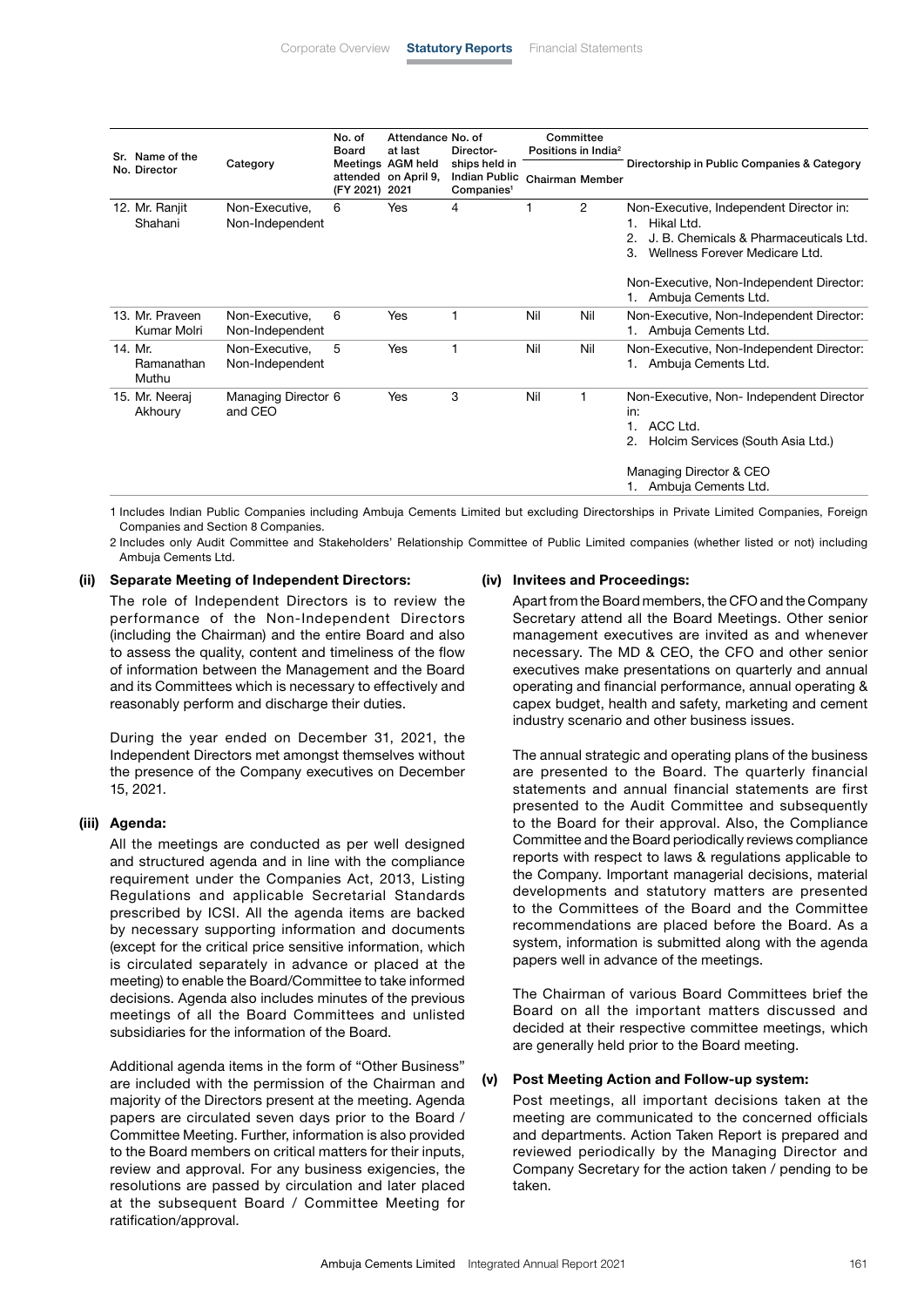### (vi) Support and Role of Company Secretary:

 The Company Secretary is responsible for convening the Board and Committee meetings, preparation and distribution of Agenda and other documents and recording of the Minutes of the meetings. He acts as interface between the Board and the Management and provides required assistance and assurance to the Board and the Management on compliance and governance aspects.

#### (vii) Compliance Officer:

 $(\mathbf{R})$ 

 Mr. Rajiv Gandhi, Company Secretary is the compliance officer for complying with the provisions of the Companies Act and the Securities Laws.

#### 2.7. Induction and Familiarisation Program for Directors:

 Induction and training of the newly appointed Director and ongoing familiarisation of all the Board Members are the responsibility of the Managing Director and CEO and the Company Secretary.

 A newly appointed Director is provided with an appointment letter along with an induction kit setting out their roles, function, duties & responsibilities and copies of the Code of Business Conduct, Insider Trading Code and other policies as may be applicable to them.

 Each newly appointed Independent Director is taken through an induction and familiarisation program including the presentation and interactive session with the Managing Director and CEO, Executive Committee Members and other Functional Heads on the Company's manufacturing, marketing, finance and other important aspects. The Company Secretary briefs the Director about their legal & regulatory responsibilities as a Director. The program also includes visit to the plant to familiarise them with all facets of cement manufacturing. On the matters of specialised nature, the Company engages outside experts/consultants for presentation and discussion with the Board members.

 On an on-going basis, periodic presentations are made at the Board and Committee meetings, on Health and Safety, Sustainability, performance updates of the Company, Industry scenario, business strategy, internal control and risks involved and mitigation plan. The Directors are also provided with quarterly update on relevant statutory changes, judicial pronouncements and important amendments.

 As a normal practice, this year also the Audit Committee reviewed the Direct and Indirect tax matters pertaining to the Company. As a part of deeper engagement, the Board Members also interact with the senior management team on various critical issues having impact on the Company's operations.

 The details of familiarisation program can be accessed from the 'Investors' section on the website of the Company.

#### 2.8. Board Evaluation:

 During the year under review, the Board adopted a formal mechanism for evaluating its performance and effectiveness as well as that of its Committees and individual Directors, including the Chairman of the Board. The details of the methodology followed along with the criteria for performance evaluation are provided in the Directors Report.

## 2.9. Core skills/expertise/competencies of the Board Members

 The Members of the Board are committed to ensuring that the Board is in compliance with the highest standard of Corporate Governance. In terms of the requirement of the Listing Regulation, the Board has identified the following skills/expertise/competencies fundamental for the effective functioning of the Company, which are currently available with the Board along with the names of the Directors, who have such skill/expertise/competence, are given below:-

|                            | Business & Industry Domain Knowledge in Business and<br>understanding of business environment,<br>Optimising the development in the<br>industry for improving Company's<br>business.                                                                                        |
|----------------------------|-----------------------------------------------------------------------------------------------------------------------------------------------------------------------------------------------------------------------------------------------------------------------------|
| <b>Financial Expertise</b> | Financial and risk management,<br>Internal control, Experience of complex<br>financial reporting processes, taxation,<br>Capital allocation, resource utilisation,<br>Understanding of Financial policies and<br>accounting statement and assessing<br>economic conditions. |
| Governance &<br>Compliance | Experience in developing governance<br>practices, serving the best interests of<br>all stakeholders, maintaining board and<br>management accountability, building long-<br>term effective stakeholder engagements<br>and driving corporate ethics and values.               |

|     | Sr. No. Name of the Director   | <b>Skills</b>                                                     |
|-----|--------------------------------|-------------------------------------------------------------------|
| -1. | Mr. N. S. Sekhsaria, Chairman  | Business & Industry, Financial Expertise, Governance & Compliance |
| 2.  | Mr. Jan Jenisch, Vice Chairman | Business & Industry, Financial Expertise                          |
| 3.  | Mr. Nasser Munjee              | Financial Expertise, Governance & Compliance                      |
| 4.  | Mr. Rajendra Chitale           | Financial Expertise, Governance & Compliance                      |
| 5.  | Mr. Shailesh Haribhakti        | Financial Expertise, Governance & Compliance                      |
| 6.  | Dr. Omkar Goswami              | Financial Expertise, Governance & Compliance                      |
| 7.  | Ms. Shikha Sharma              | Financial Expertise, Governance & Compliance                      |
| 8.  | Mr. Christof Hassig            | Business & Industry, Financial Expertise                          |
| 9.  | Mr. Martin Kriegner            | Business & Industry, Financial Expertise, Governance & Compliance |
| 10. | Ms. Then Hwee Tan              | Business & Industry, Governance & Compliance                      |
|     |                                |                                                                   |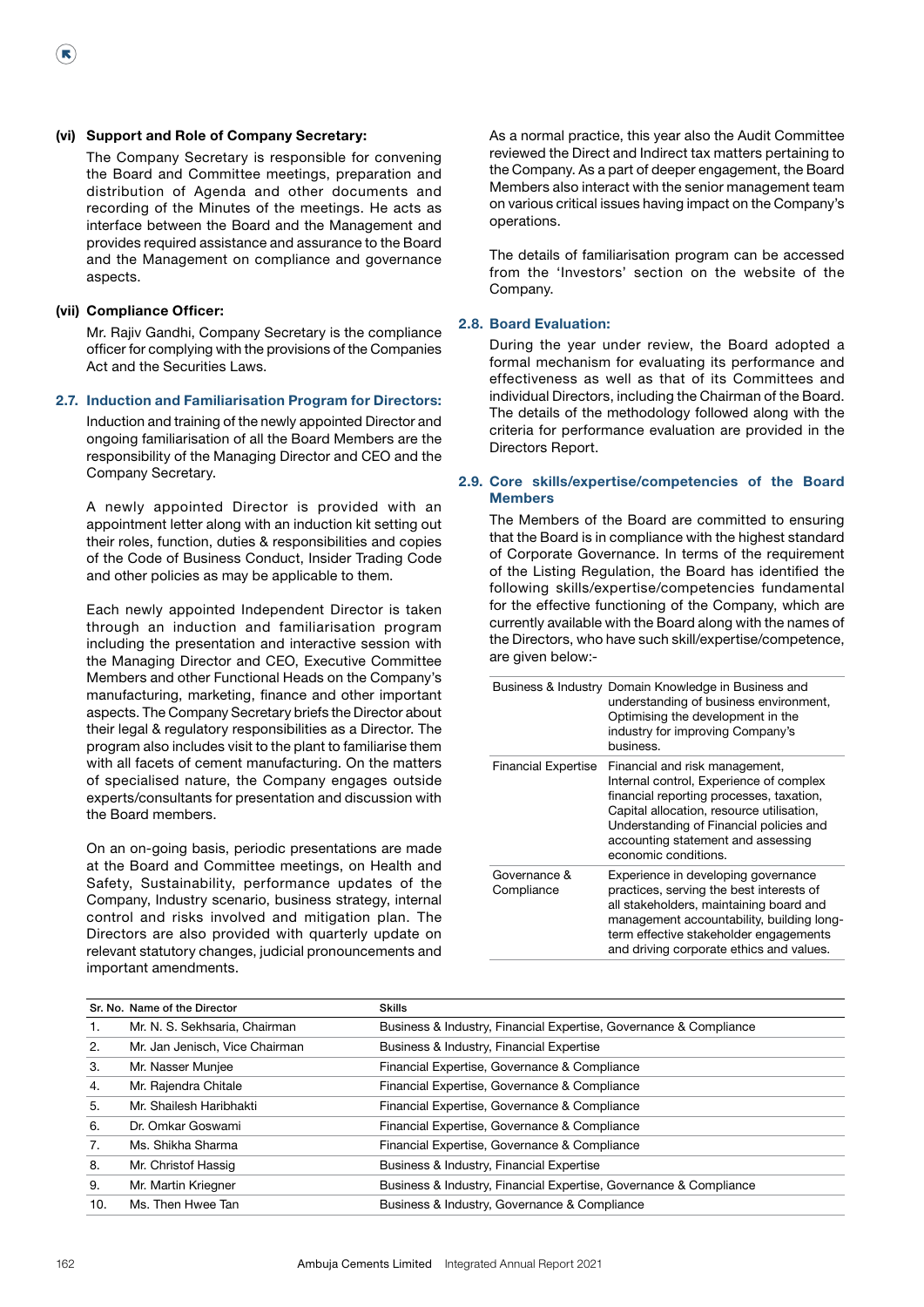|     | Sr. No. Name of the Director | <b>Skills</b>                                                     |
|-----|------------------------------|-------------------------------------------------------------------|
| 11. | Mr. Mahendra Kumar Sharma    | Business & Industry, Financial Expertise, Governance & Compliance |
| 12. | Mr. Ranjit Shahani           | Business & Industry, Governance & Compliance                      |
| 13. | Mr. Praveen Kumar Molri      | <b>Financial Expertise</b>                                        |
| 14. | Mr. Ramanathan Muthu         | Business & Industry, Financial Expertise,                         |
| 15. | Mr. Neeraj Akhoury           | Business & Industry, Financial Expertise, Governance & Compliance |

## **3. Committees of the Board:**

 The Committees of the Board play an important role in the governance structure of the Company and have been constituted to focus on specific areas and make informed decisions within the delegated authority. Each Committee is guided by its Charter or Terms of Reference, which provides for the composition, scope, powers and duties and responsibilities. The recommendation and/or observations and decisions are placed before the Board for information or approval. The Chairman of respective Committee updates the Board regarding the discussions held / decisions taken at the Committee Meeting.

 The Board has constituted the following mandatory and non-mandatory Committees:-

## 3.1 Audit Committee- Mandatory Committee

 The Board has constituted a well-qualified Audit Committee. All the members of the Committee are Non-Executive Directors with majority of them are Independent Directors including the Chairman. They possess sound knowledge on accounts, audit, finance, taxation, internal controls etc. The Company Secretary acts as the Secretary to the committee.

#### A. Composition and Meetings:

 The Audit Committee had 6 meetings during the year 2021. The composition of the Audit Committee as at December 31, 2021 and attendance of each committee member are as under:-

| Sr.<br>No. | Name of the Directors              | Category        | No. of Meetings<br>Attended |
|------------|------------------------------------|-----------------|-----------------------------|
| 1.         | Mr. Rajendra Chitale<br>(Chairman) | Independent     | 6                           |
| 2.         | Mr. Nasser Munjee                  | Independent     | 6                           |
| З.         | Ms. Shikha Sharma                  | Independent     | 5                           |
|            | Dr. Omkar Goswami*                 | Independent     | 5 of 5                      |
| 5.         | Mr. Martin Kriegner                | Non-Independent | 6                           |
| 6.         | Mr. Mahendra Kumar<br>Sharma*      | Non-Independent | 4 of 5                      |

 \*Dr. Omkar Goswami and Mr. Mahendra Kumar Sharma were inducted as members of the Committee w.e.f February 18, 2021.

 Mr. Rajendra Chitale, Chairman of the Audit Committee was present at the last Annual General Meeting for answering the shareholders queries.

#### B. Invitees / Participants:

1. The MD and CEO is a permanent invitees to all Audit Committee meetings.

- 2. The Chief Internal Auditor attends all the Audit Committee Meetings as far as possible and briefs the Committee on all the points covered in the Internal Audit Report as well as the other related issues that comes up during the discussions.
- 3. During the year under review, the representatives of the Statutory Auditors have attended all the Audit Committee meetings, where Financial Results were approved and Direct and Indirect Tax matters were reviewed.
- 4. The representatives of the Cost Auditors have attended 1 (one) Audit Committee Meeting when the Cost Audit Report was discussed.
- 5. The CFO and the Heads of Manufacturing, Marketing and Logistics also attends the Committee meetings to provide inputs on issues relating to internal audit findings, internal controls, accounts, taxation, risk management etc. Other executives are invited to attend the meeting as and when required.
- 6. The Committee also invites the representatives of Holcim group's internal audit department to attend the Audit Committee meetings for review of the special audit projects as and when undertaken by them and also to get their valuable support and guidance on the international best practices in internal audit and strengthening of internal controls.

#### C. Private Meetings:

 In order to get the inputs and opinions of the Statutory Auditors and the Chief Internal Auditor, the Committee also held two separate one-to-one meetings during the year with the Statutory Auditor and Head of Internal Audit department but without the presence of the MD and CEO and other management representatives.

#### D. Terms of Reference:

 The terms of reference of the Audit Committee are as per the guidelines set out in the Listing Regulations, 2015 read with section 177 of the Companies Act, 2013. These broadly includes

 (i) developing an annual plan for Committee, (ii) review of financial reporting processes, (iii) review of risk management, internal control and governance processes, (iv) discussions on quarterly, half yearly and annual financial statements and the auditor's report, (v) interaction with statutory, internal and cost auditors to ascertain their independence and effectiveness of audit process and (vi) recommendation for appointment, remuneration and terms of appointment of auditors.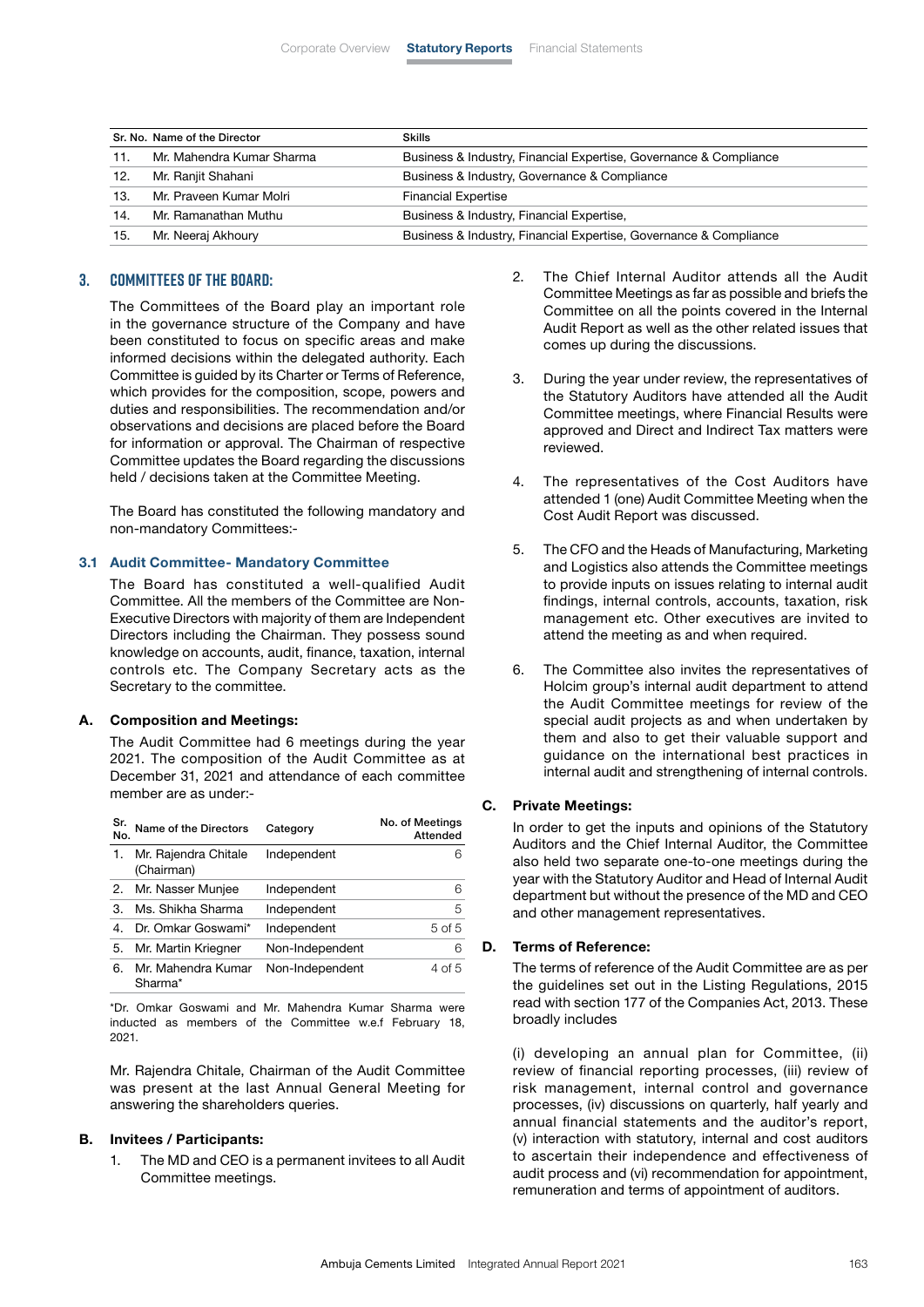In addition to the above, the Audit Committee also reviews the following:

- (i) Matter included in the Director's Responsibility Statement.
- (ii) Changes, if any, in the accounting policies.

(K)

- (iii) Major accounting estimates and significant adjustments in financial statement.
- (iv) Compliance with listing and other legal requirements concerning financial statements.
- (v) Subject to review and approval by the Board of Directors, review and approve all Related Party Transactions entered into by the Company pursuant to each omnibus or specific approval.
- (vi) Qualification in draft audit report.
- (vii) Scrutiny of inter-corporate loans and investments.
- (viii) Management's Discussions and Analysis of Company's operations.
- (ix) To investigate into substantial default in the payment to depositors/shareholders (non-payment of dividend) and creditors.
- (x) Review of utilisation of loans and/or advance from/ investment by Company in subsidiary.
- (xi) Valuation of undertakings or assets of the company, wherever it is necessary.
- (xii) Periodical Internal Audit Reports and the report of Ethical View Committee.
- (xiii) Findings of any special investigations carried out either by the Internal Auditors or by the external investigating agencies.
- (xiv) Letters of Statutory Auditors to management on internal control weakness, if any.
- (xv) Major non routine transactions recorded in the financial statements involving exercise of judgement by the management.
- (xvi) Recommend to the Board, the appointment, reappointment and, if required the replacement or removal of the statutory auditors, cost auditors and secretarial auditors considering their independence and effectiveness, and recommend their audit fees.
- (xvii) Recommend to the Board, the appointment and remuneration of the CFO and Chief Internal Auditors.
- (xviii)Effectiveness of the system for monitoring compliance with laws and regulations and the results of the Management's investigation and follow-up

(including disciplinary action) of any instances of non-compliance.

#### E. Other Matters:

- i. The Audit Committee has framed its Charter for the purpose of effective compliance of Regulation 18 of the Listing Regulations, 2015. The Charter is reviewed by the Committee from time-to-time and necessary amendments as may be required are made in it.
- ii. In view of large number of laws and regulations applicable to the Company's business, their complexities and the time required for monitoring the compliances, the task of monitoring and reviewing of legal and regulatory compliances has been assigned to a separate committee of directors called the "Compliance Committee". The composition and the scope/function of Compliance Committee are given under point no. 3.2 below.

## F. Details of the payment to Statutory Auditors:

 Deloitte Haskins & Sells LLP, Chartered Accountants (Firm Registration No. 117366W/W-100018) have been appointed as the Statutory Auditors of the Company. During the year ended December 31, 2021, the Company and its subsidiary, ACC Ltd. and OneIndia BSC Pvt.Ltd. have paid a consolidated sum of  $\bar{z}5.53$  crores to the Statutory Auditors and all its entities.

## 3.2. Compliance Committee-Non-Mandatory Committee

 With the rapid growth of business and its complexities coupled with increasing regulatory compliances, the Board felt it necessary to have zero non-compliance regimes for sustainable business operations. With this object, a structured mechanism for ensuring full compliance of various statutes, rules and regulations has been put in place and a separate Committee of Directors by the name "Compliance Committee" has been constituted by the Board.

#### A. Composition and Meetings:-

 During the year under review, the Committee held 4 meetings. The composition of the Compliance Committee as at December 31, 2021 and attendance of each committee member are as under:-

| Sr.<br>No. | Name of the Directors               | Category                            | No. of Meetings<br>Attended |
|------------|-------------------------------------|-------------------------------------|-----------------------------|
|            | Mr. Nasser Munjee<br>(Chairman)     | Independent                         | 3                           |
| 2.         | Mr. Shailesh Haribhakti Independent |                                     | 4                           |
| 3.         | Dr. Omkar Goswami                   | Independent                         | 4                           |
| 4.         | Ms. Then Hwee Tan                   | Non-Independent                     | 4                           |
| 5.         | Mr. Neeraj Akhoury                  | <b>Managing Director</b><br>and CEO | 4                           |

## B. Invitees / Participants:

 The Executive Committee Members and the Head of Legal department are the Permanent Invitees to all the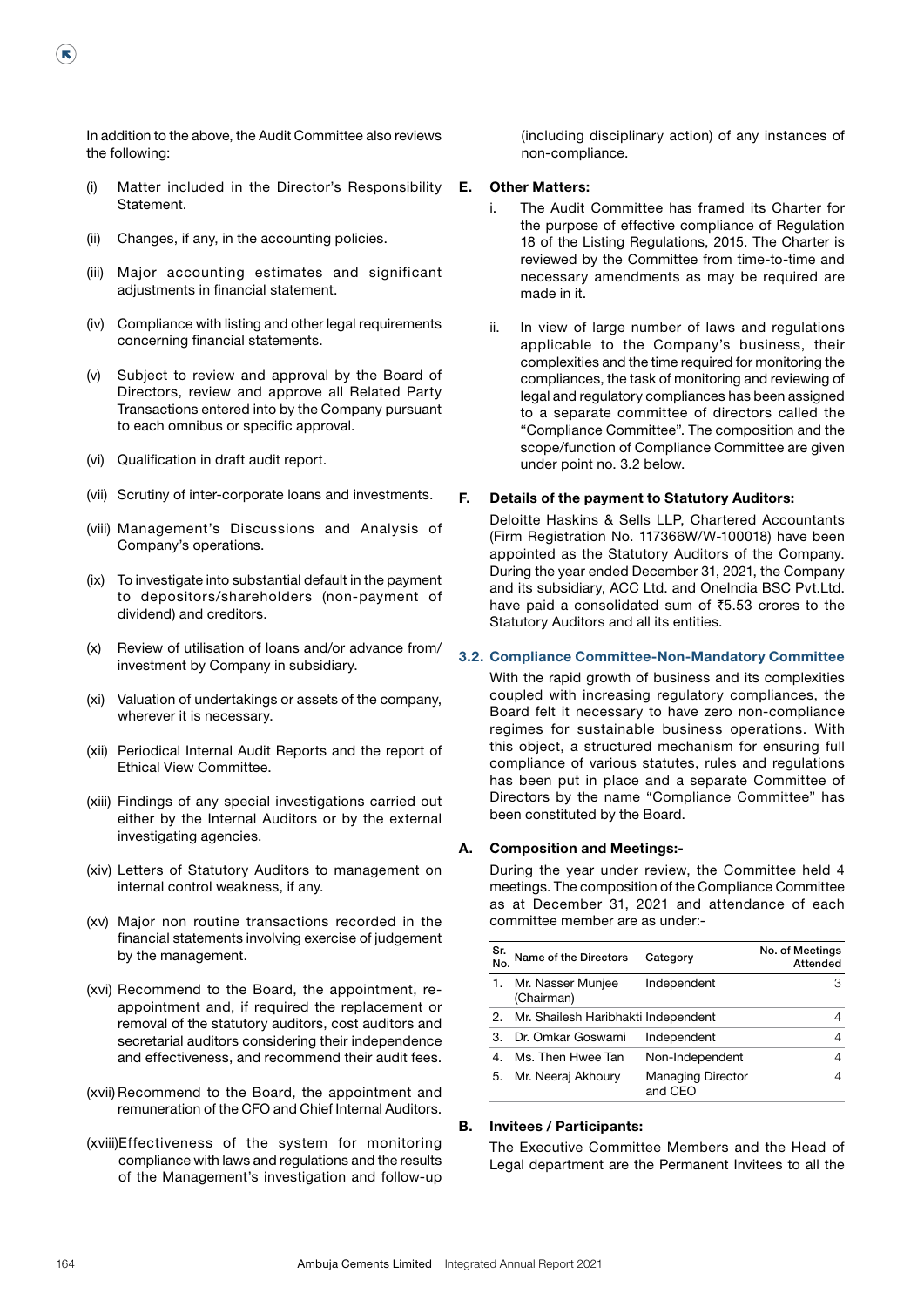Committee meetings. The Company Secretary acts as the Secretary to the Committee.

#### C. Terms of Reference:

The terms of reference of the Committee are to:

- a) periodically review the Legal Compliance Audit report of various Units / Department submitted by the Corporate Legal Department;
- b) suggest taking necessary corrective actions for non compliance, if any;
- c) specifically review and confirm that all the requirements of Competition Law and Anti Bribery and Corruption Directives are fully complied with;
- d) review the significant amendments in the laws, rules and regulations;
- e) review the significant legal cases filed by and against the Company;
- f) review the judgements of various court cases not involving the Company as a litigant but having material impact on the Company's operations;
- g) periodically review the Code of Business Conduct and Ethics and Code of Conduct for prevention of Insider Trading.

 The Corporate Legal and Secretarial departments provide 'backbone' support to all the business segments for timely compliance of all the applicable laws, rules and regulations by putting in place a robust compliance mechanism with adequate checks and balances and thus facilitates the management in practicing the highest standards of Corporate Governance and compliance.

 The Compliance Committee on its part gives valuable guidance to ensure full compliance of all significant laws, rules and regulations as may be applicable to the Company on top priority.

#### 3.3. Nomination and Remuneration Committee-Mandatory Committee

#### A. Composition and Meetings:

 The Nomination and Remuneration Committee held 4 meetings during the year. The composition of the Committee as on December 31, 2021 and the attendance of the members are as under:-

| Sr.<br>No. | Name of the Directors               | Category        | No. of Meetings<br>Attended |
|------------|-------------------------------------|-----------------|-----------------------------|
|            | 1. Mr. Nasser Munjee<br>(Chairman)  | Independent     |                             |
| 2.         | Mr. N.S. Sekhsaria                  | Non-Independent |                             |
| З.         | Mr. Shailesh Haribhakti Independent |                 | 4                           |
| 4.         | Mr. Martin Kriegner                 | Non-Independent |                             |

#### B. Invitees/Participants:

 Mr. Neeraj Akhoury, MD and CEO is the Permanent Invitee to this Committee. The Company Secretary acts as the Secretary to the Committee.

C. Terms of Reference of the Nomination and Remuneration Committee:

The Committee is empowered to -

- (i) Formulate criteria for determining qualifications, positive attributes and independence of Directors and oversee the succession management process for the Board and senior management employees.
- (ii) Identification and assessing potential individuals with respect to their expertise, skills, attributes, personal and professional standing for appointment and reappointment as Directors / Independent Directors on the Board and as Key Managerial Personnel.
- (iii) Formulate a policy relating to remuneration for the Directors, Committee and also the Senior Management Employees.
- (iv) Develop a process for evaluation of the Board of Directors including Independent Director and its Committees.
- (v) Conduct Annual performance review of MD and CEO and Senior Management Employees;
- (vi) Administration of Employee Stock Option Scheme (ESOS), if any.

#### D. Remuneration Policy

 The Company follows a policy on remuneration of Directors and Senior Management Employees, which is available on the website of the Company.

#### Non – Executive Directors

 The Non-Executive Directors shall be entitled to receive remuneration by way of sitting fees, reimbursement of expenses, for participation in the Board/Committee meetings and Commission.

Senior Management Employees

 The remuneration is divided into two components viz; fixed component of salaries, perquisites and retirement benefits and variable component of performance based incentive.

## E. Details of Remuneration Paid to the Directors

Remuneration to Directors:

(a) The Non-Executive Directors are paid sitting fees of `50,000/- per meeting for attending the Board, Audit Committee and the Special Committee meeting and ₹30,000/- per meeting for attending other committee meetings. The CSR and Sustainability Committee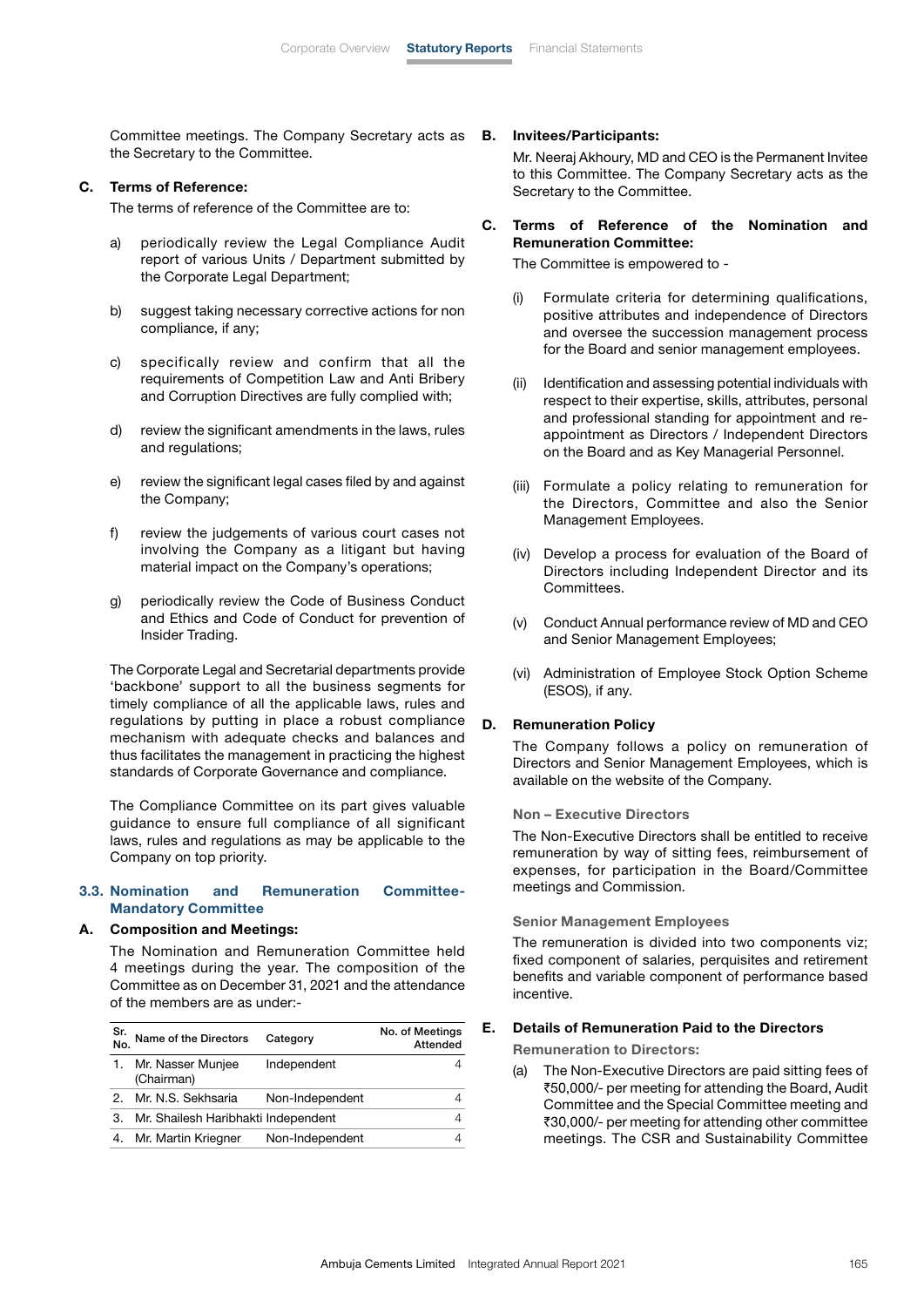members have unanimously waived the sitting fees for the CSR & Sustainability Committee meeting to be attended by them.

 $(\mathbf{R})$ 

 In addition to the sitting fees, the Company also pays commission to the Non-Executive Directors for their overall engagement and contribution for the Company's business. The Commission is paid on a uniform basis to reinforce the principle of collective responsibility. Accordingly, the Company has provided for payment of commission of  $\bar{z}$ 20 lakh to each of the Non-Executive Directors who were in office for the whole of the financial year 2021 and on pro-rata basis to those who were in office for part of the year.

 Considering the accountability and the complexities of issues handled by the Audit and Compliance Committees respectively, the Company has provided additional commission of  $\bar{\tau}$ 16 lakh for each of the Non-Executive Member Directors of the Audit Committee and Compliance Committee who were in office for the whole of the financial year 2021 and on pro-rata basis to those who were in office for part of the year. The maximum commission payable to each Non-Executive Director has however been capped at ₹36 lakh per Director.

 The Commission to Directors is generally revised once in three years. However, for this Financial Year 2021, inspite of the better than previous year performance by the Company, the Directors decided to continue with the same commission keeping in view the current pandemic situation.

 Taking into consideration the amount of time spent on the critical policy decisions, higher degree of engagement and increased responsibilities of the Chairman of the Board and greater involvement of the Chairman of the Audit Committee in some of the critical issues relating to internal audit, internal control, accounting and compliance and governance aspects, the Board based on the recommendation of the Nomination and Remuneration Committee approved the payment of an additional amount of ₹30 lakh and ₹9 lakh to the Chairman of the Board and the Audit Committee respectively. The maximum commission payable to the Chairman of the Board and the Chairman of Audit Committee has been capped at ₹50 lakh and ₹45 lakh respectively.

 None of the Directors hold any convertible instruments.

 The details of remuneration, sitting fees, performance bonus, and commission paid to each of the Directors during the year ended on December 31, 2021 are given below:-

|            |                                             |              |                     |        | (₹ in lakh)                   |
|------------|---------------------------------------------|--------------|---------------------|--------|-------------------------------|
| Sr.<br>No. | Name of the Director                        | Remuneration | <b>Sitting Fees</b> |        | Commission No. of Shares held |
| 1.         | Mr. N. S. Sekhsaria                         | Nil          | 4.20                | 50.00  | 1,000                         |
| 2.         | Mr. Jan Jenisch                             | Nil          | 2.50                | 20.00  | Nil                           |
| 3.         | Mr. Nasser Munjee                           | Nil          | 8.70                | 36.00  | Nil                           |
| 4.         | Mr. Rajendra Chitale                        | Nil          | 9.60                | 45.00  | 4,945                         |
| 5.         | Mr. Shailesh Haribhakti                     | Nil          | 7.00                | 36.00  | Nil                           |
| 6.         | Dr. Omkar Goswami                           | Nil          | 8.50                | 36.00  | Nil                           |
| 7.         | Ms. Shikha Sharma                           | Nil          | 5.30                | 36.00  | Nil                           |
| 8.         | Mr. Christof Hassig                         | Nil          | 3.00                | 20.00  | Nil                           |
| 9.         | Mr. Martin Kriegner <sup>2</sup>            | Nil          | Nil                 | Nil    | Nil                           |
| 10.        | Ms. Then Hwee Tan                           | Nil          | 4.20                | 36.00  | Nil                           |
| 11.        | Mr. Mahendra Kumar Sharma                   | Nil          | 4.50                | 33.90  | Nil                           |
| 12.        | Mr. Ranjit Shahani                          | Nil          | 4.50                | 20.00  | Nil                           |
| 13.        | Mr. Praveen Kumar Molri                     | Nil          | 3.00                | 20.00  | Nil                           |
| 14.        | Mr. Ramanathan Muthu                        | Nil          | 2.50                | 20.00  | Nil                           |
| 15.        | Mr. Neeraj Akhoury <sup>3</sup><br>MD & CEO | 1154.40      | Nil                 | Nil    | Nil                           |
|            | <b>TOTAL</b>                                | 1154.40      | 67.50               | 408.90 | 5,945                         |

Note:

1. The Company has not issued any stock options to the Independent Directors.

2. Mr. Martin Kriegner has waived his right to receive any sitting fees and/or commission effective October, 2018.

 3. Appointment of MD and CEO is governed by a service contract for a period of 5 years and the notice period of 3 months. His remuneration includes basic salary, performance bonus, allowances, contribution to provident, superannuation, Holcim performance shares, national pension scheme etc. and perquisites (including monetary value of taxable perquisites) etc.

#### 3.4. Stakeholder's Relationship Committee – Mandatory Committee

 The Stakeholder's Relationship Committee is responsible for transfer/transmission of shares, satisfactory redressal of investors' complaints and recommends measures for overall improvement in the quality of investor services. The Committee also looks into allotment of shares kept in abeyance, allotment of shares on exercise of the stock options by the employees, if any and allotment of privately placed preference shares, debentures and bonds, if any.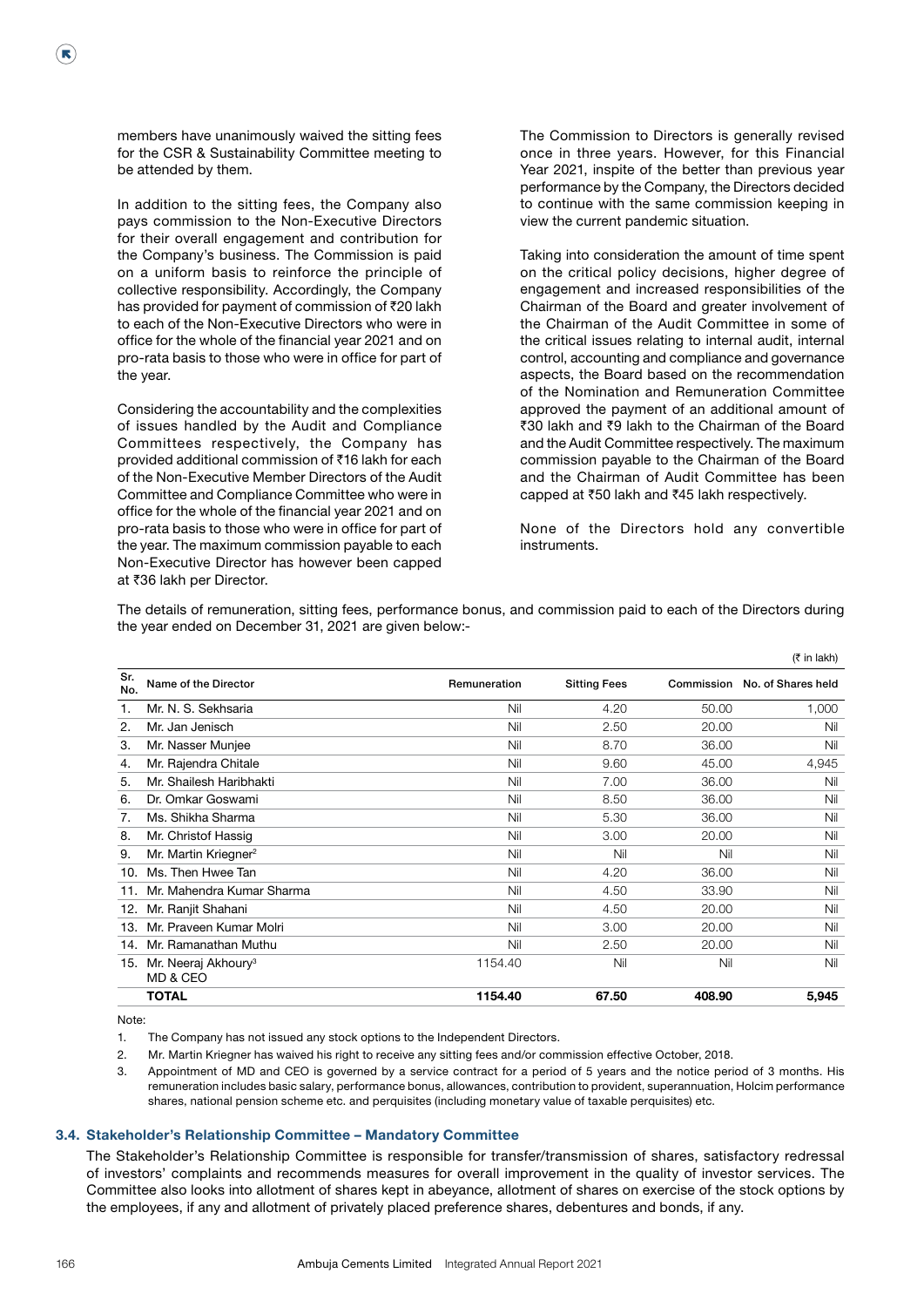## A. Composition and Meetings:

 The Stakeholders Relationship Committee had 5 meetings during the year. The Composition of the Committee as at December 31, 2021 and the details of the Members participation at the meeting of the Committee are as under:-

| Sr.<br>No. | Name of the Directors            | Category                 | No. of Meetings<br>Attended |
|------------|----------------------------------|--------------------------|-----------------------------|
|            | Mr. Ranjit Shahani<br>(Chairman) | Non-Independent          | h                           |
| 2.         | Mr. Rajendra Chitale             | Independent              | 5                           |
| З.         | Dr. Omkar Goswami                | Independent              | 5                           |
|            | Mr. Neeraj Akhoury               | <b>Managing Director</b> | 5                           |

 Mr. Ranjit Shahani, Chairman of the Committee was present at the last Annual General meeting for answering the shareholders queries.

#### B. Redressal of Investors' Grievances

 The Company Secretary is designated as the "Compliance Officer" who oversees the redressal of the investors' grievances.

 The detailed particulars of investors' complaints handled by the Company and its Registrar and Share Transfer Agent during the year are as under:

| <b>Nature of Complaints</b>                                                      |     |     | <b>Opening Received Resolved</b> | Pending<br>Resolution |
|----------------------------------------------------------------------------------|-----|-----|----------------------------------|-----------------------|
| Non-Receipt of Bonus<br>Shares                                                   | Nil | Nil | Nil                              | Nil                   |
| Non-Receipt of<br><b>Transferred Shares</b>                                      | Nil | Nil | Nil                              | Nil                   |
| Non-Receipt of<br>Dividend                                                       | Nil | Nil | Nil                              | Nil                   |
| Non-Receipt of<br><b>Revalidated Dividend</b><br>Warrants                        | Nil | Nil | Nil                              | Nil                   |
| Letters from SEBI /<br>Stock Exchanges,<br>Ministry of Corporate<br>Affairs etc. | Nil | 29  | 29                               | Nil                   |
| <b>Demat Queries</b>                                                             | Nil | 1   | 1                                | Nil                   |
| Miscellaneous<br>Complaints                                                      | Nil | Nil | Nil                              | Nil                   |
| TOTAL                                                                            | Nil | 30  | 30                               | Nil                   |

 No investor grievances remain pending/unattended for a period exceeding 15 days. All the valid requests for transfer of shares have been processed on time and there are no transfers pending for more than 15 days.

 Over and above the aforesaid complaints, the Company and its Registrar and Share Transfer Agent have received around 8389 letters / queries / requests on various matters such as change of address, change of bank particulars, ECS mandate, nomination request etc. and we are pleased to report that except for requests received towards the year end which are under process, all other queries / requests have been replied on time.

## 3.5. CSR and Sustainability Committee-Mandatory **Committee**

 The Company has constituted a CSR and Sustainability Committee as required under Section 135 of the Companies Act, 2013.

 The Company is at the forefront of undertaking various CSR activities in the fields of Health and Sanitation, Skill Development, Agriculture, Water Resource Management etc. which has tremendously benefitted the communities around our operations. Sustainability has been embedded in the Company's Vision statement and is a major thrust area for carrying our activities in the most sustainable manner. The major Sustainability areas include Health and Safety, Environment, Alternative Fuels and Raw Materials (AFR), Waste Management, Renewable Energy, Sustainable Construction Practices etc.

 The Company has also formulated "CSR Policy", "Sustainability Policy", "CSR and Sustainability Charter" and also publishes its Annual Corporate Sustainable Development Report (GRI G4 compliant A+) which is available on the Company's website.

#### A. Composition and Meetings:

 The Committee is headed by the Board Chairman, Mr. N.S. Sekhsaria. The Committee held 5 meetings during the year 2021. The details of the composition and the attendance at meeting as on December 31, 2021 is as under:-

| Sr.<br>No. | Name of the Directors             | Category                            | No. of Meetings<br>Attended |
|------------|-----------------------------------|-------------------------------------|-----------------------------|
|            | Mr. N. S. Sekhsaria<br>(Chairman) | Non-Independent                     | 5                           |
| 2.         | Mr. Nasser Munjee                 | Independent                         | 4                           |
| 3.         | Mr. Rajendra Chitale              | Independent                         | 5                           |
| 4.         | Mr. Mahendra Kumar<br>Sharma      | Non-Independent                     | 5                           |
| 5.         | Mr. Martin Kriegner               | Non-Independent                     | 4                           |
| 6.         | Mr. Neeraj Akhoury                | <b>Managing Director</b><br>and CEO | 5                           |

#### B. Invitees and Participants

 Ms. Pearl Tiwari, Head – ACF is the Permanent Invitee to this Committee. The Company Secretary acts as the Secretary to the Committee.

#### C. Terms of Reference:

The Terms of Reference of the Committee are to:-

- a) frame the CSR Policy and its review from time-totime.
- b) ensure effective implementation and monitoring of the CSR activities as per the approved policy, plans and budget.
- c) ensure compliance with the laws, rules and regulations governing the CSR and to periodically report to the Board of Directors.
- d) review and monitor Sustainability initiatives and its performance and such other related aspects.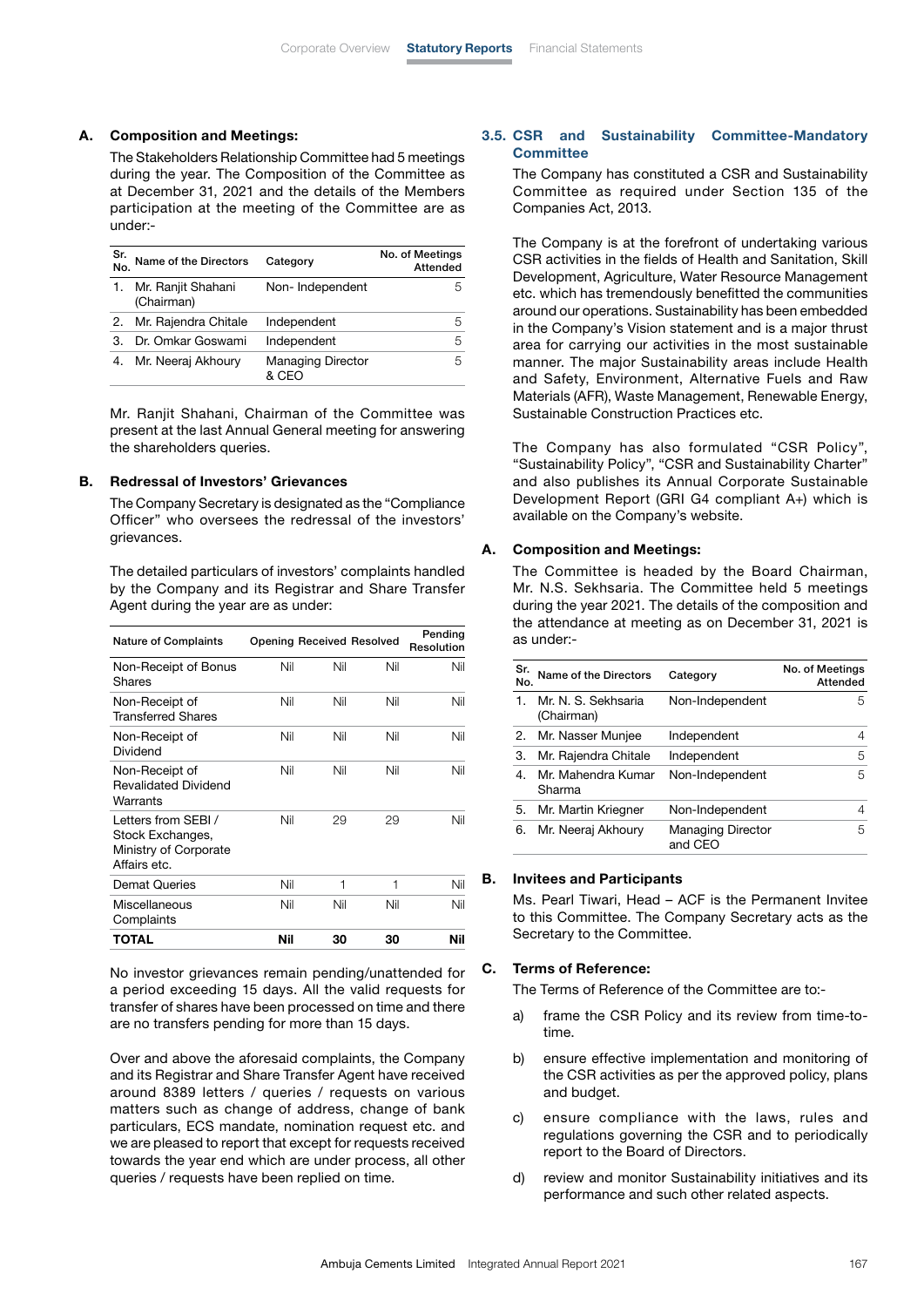Constitution of Sustainability Committee – Non-Mandatory Committee

 The importance of sustainability in business and for stakeholders has grown manifold and Commitments by the Holcim Group and the Company to be Net Zero by 2050 to fight climate change is a significant step towards sustainability. The key sustainability areas include Circular Economy (Alternative Fuels and Raw Materials, Construction & Demolition Waste), Environment, Water and Nature (Biodiversity), Waste Management, Renewable Energy, Health and Safety, Sustainable Construction Practices etc. Shareholders and other stakeholders are increasingly looking for more sustainable actions from the companies.

 In order to maintain the fine balance between the business and the sustainability initiatives, its periodic review and to get regular guidance from a standalone committee of the Board, CSR & Sustainability Committee was bifurcated into CSR Committee and the separate Sustainability Committee of the Board was constituted w.e.f January 1, 2022. The Sustainability Committee shall comprise of the following Member Directors:

#### Composition

(K)

| Sr.<br>No. | Name of the Directors                     | Category                  |
|------------|-------------------------------------------|---------------------------|
|            | 1. Mr. Martin Kriegner<br>(Chairman)      | Non-Independent           |
|            | 2. Mr. N.S. Sekhsaria                     | Non-Independent           |
| З.         | Mr. Ranjit Shahani                        | Non-Independent           |
| 4.         | Mr. Mahendra Kumar Sharma Non-Independent |                           |
| 5.         | Mr. Nasser Munjee                         | Independent               |
| 6.         | Mr. Neeraj Akhoury                        | Managing Director and CEO |
|            |                                           |                           |

## Terms of Reference

The Terms of Reference of the Committee are to:-

- a) review and monitor Sustainability initiatives and its performance and such other related aspects;
- b) review and approve changes in Sustainability Policies, Targets (Short-term and long-term), and Budget (if any), from time to time;
- c) review the progress on Science Based Targets (SBT), Net Zero path or any such voluntary commitments made by the Company, nationally or globally;
- d) Ensure the development and execution of a sustainability and decarbonisation strategy and roadmap;
- e) Ensure compliance with the relevant laws, rules and regulations governing the Sustainability and to periodically report to the Board of Directors.

#### 3.6 Risk Management Committee-Mandatory Committee

 In compliance with the provisions of Listing Regulations, 2015 and Companies Act, 2013, the Board has constituted a Risk Management Committee under the Chairmanship of Mr. Rajendra Chitale and consists of the members as stated below.

## A. Composition and Meetings:

 During the year ended on December 31, 2021, this Committee had 2 meetings which were attended by the members as under:-

| Sr.<br>No. | Name of the Directors               | Category                            | No. of Meetings<br>Attended |
|------------|-------------------------------------|-------------------------------------|-----------------------------|
|            | Mr. Rajendra Chitale<br>(Chairman)  | Independent                         |                             |
|            | 2. Mr. Nasser Munjee                | Independent                         |                             |
| 3.         | Mr. Shailesh Haribhakti Independent |                                     |                             |
|            | Mr. Neeraj Akhoury                  | <b>Managing Director</b><br>and CEO |                             |

## B. Terms of Reference:

 The Committee is required to lay down the procedures to review the risk assessment and minimisation procedures and is responsible for framing, implementing and monitoring the risk management plan of the Company.

The Terms of Reference of the Committee are to:-

- a) review the framework of Business Risk Management process;
- b) risk identification and assessment;
- c) review and monitoring of risk mitigation plans and its implementation.
- d) monitor and review the risks & measures related to cyber security.

 During the year, the Committee reviewed the risk trend, exposure and potential impact analysis carried out by the management. It was specifically confirmed to the Committee by the MD and CEO and the CFO that the mitigation plans are finalised and up to date, owners are identified and the progress of mitigation actions are monitored.

## 3.7 Management Committee- Non-Mandatory Committee

 The Management Committee is formed to authorise grant of Power of Attorney to executives, to approve various facilities as and when granted by the Banks and execution of documents for these facilities. Four committee meetings were held during the year 2021. The committee comprises of Mr. Rajendra Chitale - Chairman, Mr. Shailesh Haribhakti and Mr. Neeraj Akhoury as the Members.

## **4. Code & Vigil Mechanism**

#### 4.1 Code of Conduct:

 Good companies attract the best talent and at Ambuja Cements we believe that our greatest asset is our people. ACL is a vibrant company, with broad horizons and a truly diverse workforce. As we continue to evolve and develop we will do so pursuing the highest standards of excellence in all our business practices. In line with this philosophy, the Board of Directors has laid down a Code of Conduct for Business and Ethics (the Code) for all the Board members and all the employees in the management grade of the Company. The Code lays emphasis amongst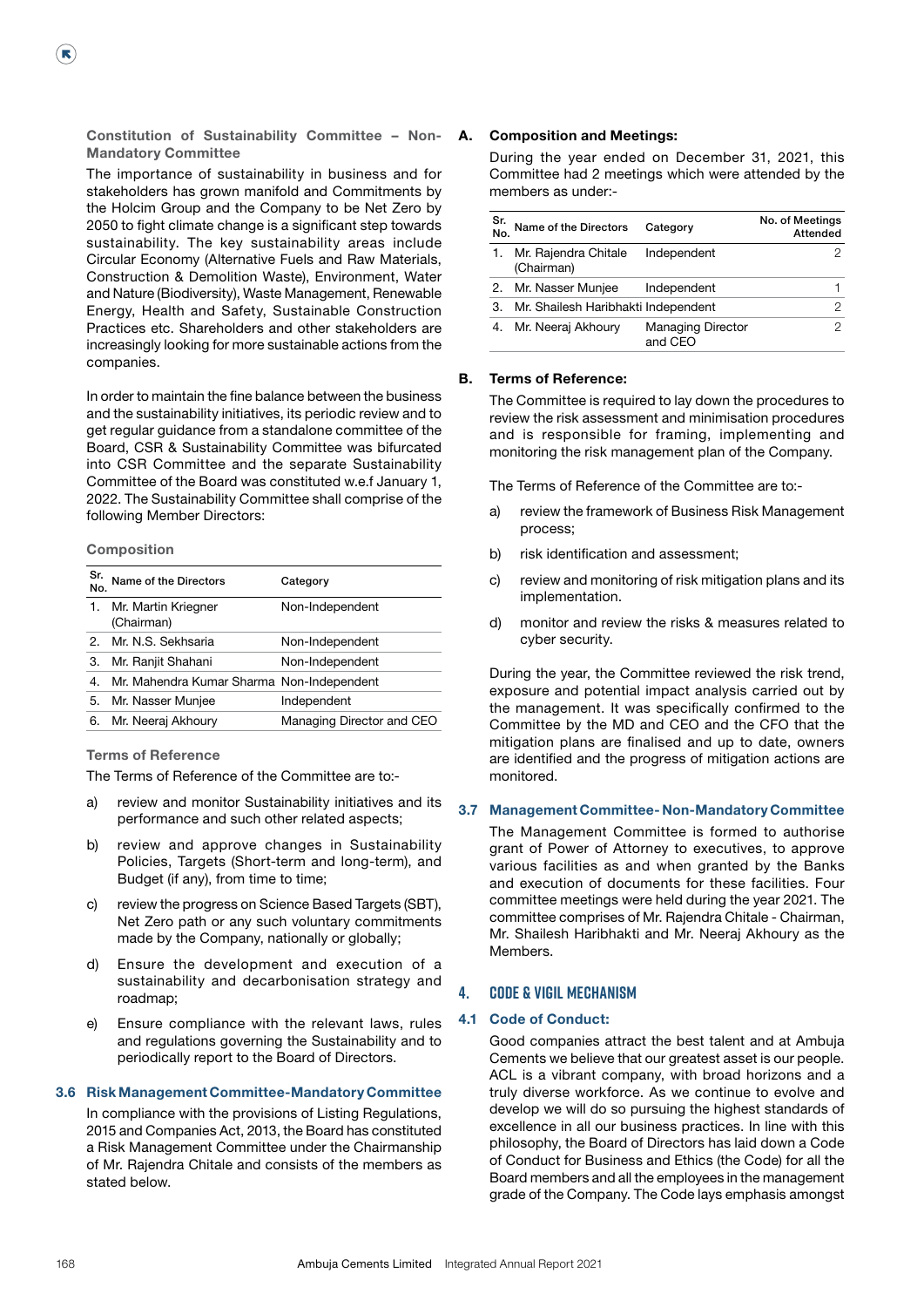other things, on the integrity at workplace and in business practices, honest and ethical personal conduct, diversity, fairness and respect etc. The Company believes in "Zero Tolerance" to bribery and corruption in any form. In line with our governance philosophy of doing business in most ethical and transparent manner, the Board has laid down an "Anti Bribery and Corruption Directives", which is embedded to the Code. The Code of Conduct is posted on the website of the Company.

 To raise awareness on relevant topics from the Code amongst employees, the Company conducts regular awareness workshops right from the induction stage to periodic face to face trainings and online courses and also circulates awareness emails from time to time.

 All the Board members and senior management personnel have confirmed compliance with the code during the year 2021. A declaration to that effect signed by the Managing Director and CEO is attached and forms part of the Annual Report of the Company.

 Further, the senior management employees have made disclosure to the effect confirming that there were no financial or commercial transactions in which they or their relatives had any potential conflict of interest with the Company.

#### 4.2 Prevention of Insider Trading Code:

 As per SEBI (Prohibition of Insider Trading) Regulations, 2015, the Company has adopted a Code of Conduct for Prevention of Insider Trading. All the Directors, employees and third parties such as auditors, consultants etc. who could have access to the unpublished price sensitive information of the Company are governed by this code. The trading window is closed during the time of declaration of results and occurrence of any material events as per the code. The Company has appointed Mr. Rajiv Gandhi, Company Secretary as Compliance Officer, who is responsible for setting forth procedures and implementation of the code for trading in Company's securities. PAN Number based online tracking mechanism for monitoring of the trade in the Company's securities by the "Designated Employees" and their relatives has also been put in place to ensure real time detection and taking appropriate action, in case of any violation / noncompliance of the Company's Insider Trading Code.

#### 4.3 Vigil Mechanism and Ethical View Policy:

 With the rapid expansion of business in terms of volume, value and geography, various risks associated with the business have also increased considerably. One such risk identified is the risk of fraud and misconduct. The Companies Act, 2013 and the listing regulations requires all the listed companies to institutionalise the vigil mechanism and whistle blower policy. The Company, since its inception believes in honest and ethical conduct from all the employees and others who are directly or indirectly associated with it. The Audit Committee is also committed to ensure fraud-free work environment and to this end the Committee has laid down a Ethical View Policy (akin to the Whistle-Blower Policy), long before the same was made mandatory under the law.

The main objectives of the policy are:

- (i) To protect the brand, reputation and assets of the Company from loss or damage, resulting from suspected or confirmed incidents of fraud/ misconduct.
- (ii) To provide guidance to the employees, vendors and customers on reporting any suspicious activity and handling critical information and evidence.
- (iii) To provide healthy and fraud-free work culture.
- (iv) To promote ACL's zero tolerance approach towards bribery, corruption, un-ethical behaviour and noncompliance.

 The policy is applicable to all the Directors, employees, vendors and customers and provides a platform to all of them to report any suspected or confirmed incident of fraud/misconduct, unethical practices, violation of code of conduct etc. through any of the following reporting protocols:

- E-mail: acl@ethicalview.com
- National Toll Free Phone No.: 18002091005
- Fax Number: 022 66459796
- Written Communication to: P.O. Box No. 25, HO, Pune 411 001
- Online reporting through: https://integrityline.holcim. com/

 In order to instill more confidence amongst Whistle-Blowers, the management of the above referred reporting protocols are managed by an independent agency. Adequate safeguards have been provided in the policy to prevent victimisation of anyone who is using this platform and direct access to the Chairman of the Audit Committee is also available in exceptional cases. The policy is also posted on the Company's website.

 For the effective implementation of the policy, the Audit Committee has constituted an Ethical View Reporting Committee (EVC) of very senior executives comprising of:

- (i) Mr. Rajiv Gandhi (Company Secretary), Member and **Secretary**
- (ii) Mr. Prabhakar Mukhopadhyay (Chief Internal Auditor), Member
- (iii) Mr. Kanaiya Thakker (Joint President Legal), Member
- (iv) Mr. Rahul Maitra (Chief Human Resource Officer), Member
- (v) Mr. Sanjay Kumar Khajanchi (Joint President Finance & Controlling), Member

The EVC is responsible for the following:

(i) implementation of the policy and spreading awareness amongst employees;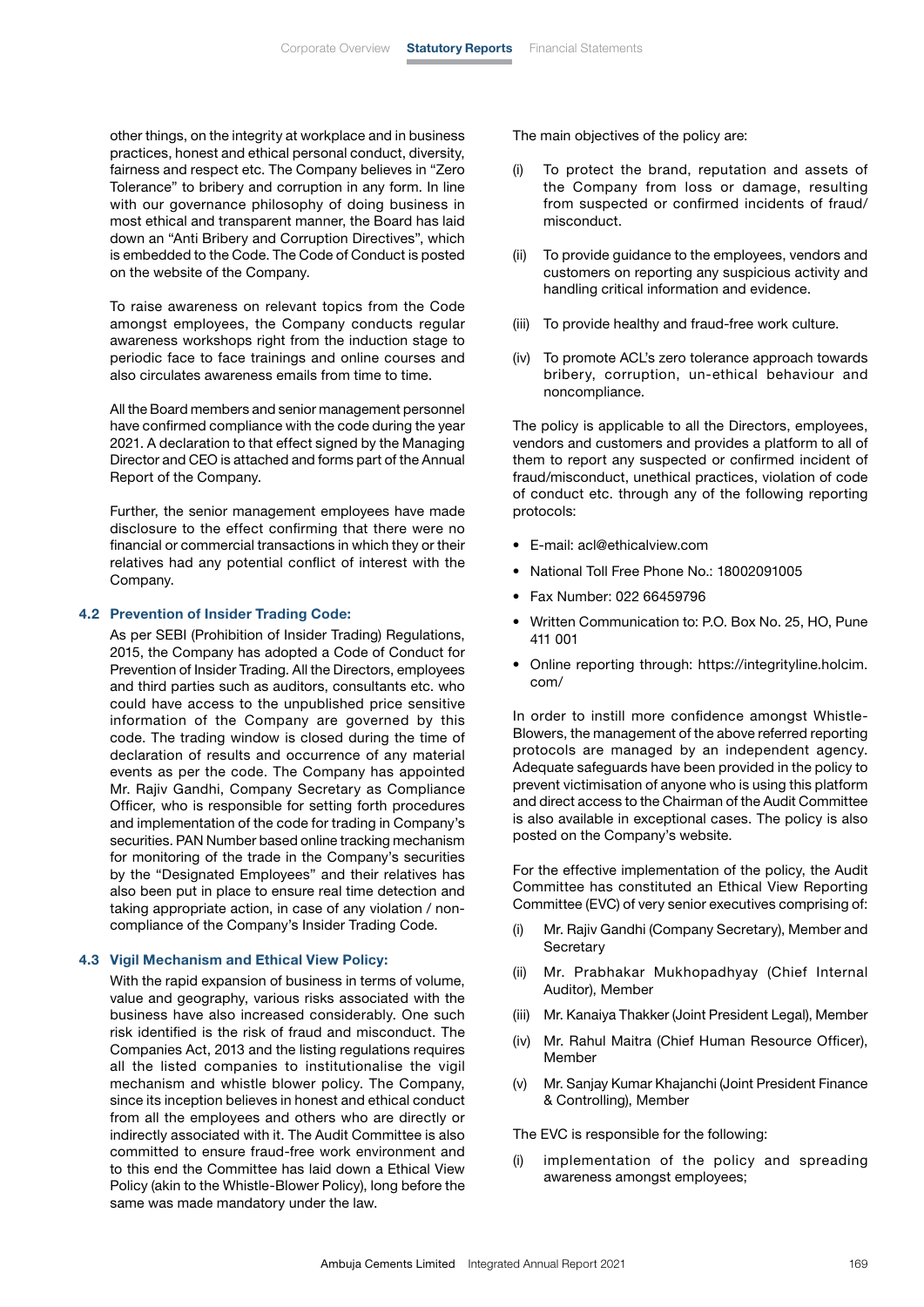- (ii) review all reported cases of suspected fraud misconduct;
- (iii) order investigation of any case either internally or through external investigating agencies or experts;
- (iv) recommend to the management for taking appropriate actions such as disciplinary action, termination of service, changes in policies and procedure and review of internal control systems;
- (v) annual review of the policy.

 The EVC functions independently and reports directly to the Audit Committee.

 During the year 2021, a total of 37 complaints have been filed. Of these, based on the pre-assessment of the EVC, 13 complaints did not warrant further investigation. 22 complaints were investigated and concluded whereas 2 complaints are still under investigation. The cases investigated were mainly of the nature of alleged bribery kickbacks, violation of Code of Conduct, conflict of interest, etc. Appropriate actions have been taken where the case is proved. These were in the form of termination, transfer and issue of warning letters to employees and termination of contract, blacklisting of vendor, etc. The financial impact of these cases were insignificant and caused no material damages to the Company.

## **5. General Body Meetings**

 $(\mathbf{R})$ 

#### (i) Annual General Meeting (AGM):

 The Company convenes Annual General Meeting generally within four months of the close of the Corporate Financial Year. The details of Annual General Meetings held in last 3 years along with the details of the Special Resolutions, as more particularly set out in the notices of the respective AGMs and passed by the members are as follows:-

| Financial Year/AGM Venue of AGM |                                                                                    | Date, Day and Time                      | Special Resolution passed                                                                                                                                      |
|---------------------------------|------------------------------------------------------------------------------------|-----------------------------------------|----------------------------------------------------------------------------------------------------------------------------------------------------------------|
| 2020 38th AGM                   | Video conferencing (VC) / Other Audio Friday, April 9, 2021<br>Visual Means(OAVM)  | at 12:00 noon                           | No special resolutions were passed.                                                                                                                            |
| 2019 37th AGM                   | Video conferencing (VC) / Other Audio Friday, July 10, 2020<br>Visual Means(OAVM)  | at 10.30 a.m.                           | No special resolutions were passed.                                                                                                                            |
| 2018 36th AGM                   | At the Registered Office at<br>Ambujanagar, Kodinar, Dist. Gir<br>Somnath, Gujarat | Friday, March 29, 2019<br>at 10.30 a.m. | Re-appointment of Mr. Nasser Muniee, Mr. Rajendra<br>Chitale, Mr. Shailesh Haribhakti and Dr. Omkar<br>Goswami as Independent Director for the second<br>term. |

## **6. Disclosures**

1. Related Party Transactions: There are no materially significant transactions with the related parties viz. Promoters, Directors or the Management, or their relatives or subsidiaries that had potential conflict with the interest of the Company. Transactions with related parties, as per requirements of Indian Accounting Standard-24, are disclosed in notes to accounts annexed to the financial statements and the details of significant transactions in Form AOC-2 is annexed to the Directors Report.

 The Related Party Transactions Policy as approved by the Board is uploaded on the Company's website

- 2. Accounting Standards: The Company has followed all relevant Accounting Standards notified by the Companies (Indian Accounting Standards) Rules, 2015 while preparing Financial Statements.
- 3. There are no pecuniary relationships or transactions of Non-Executive Directors vis-à-vis the Company which has potential conflict with the interests of the Company at large.
- 4. Details of non-compliance: No penalties or strictures have been imposed on the Company by Stock Exchange or SEBI or any statutory authority on any matter related to capital markets during the last three years.
- 5. Recommendation of the Board Committees: During the year under review, there has been no instances of rejection by the Board of any recommendations made by any of its Committees.
- 6. The Company has in place a mechanism to inform the Board members about the Risk assessment and mitigation plans and periodical reviews to ensure that the critical risks are controlled by the executive management. The details of the Risk Management Committee are provided at point no. 3.6 of this report.
- 7. The Company has complied with and disclosed all the mandatory corporate governance requirements under Regulation 17 to 27 and sub-regulation (2) of Regulation 46 of Listing Regulations, 2015 (relating to disclosure on the website of the Company).
- 8. The disclosure in relation to Sexual Harassment of Women at Workplace (Prevention, Prohibition and Redressal) Act, 2013 forms part of the Directors' Report.

#### 7. CEO / CFO Certification

 The MD and CEO and Chief Financial Officer (CFO) have issued certificate pursuant to the provisions of Regulation 17(8) of the Listing Regulations, 2015 certifying that the financial statements do not contain any materially untrue statement and these statements represent a true and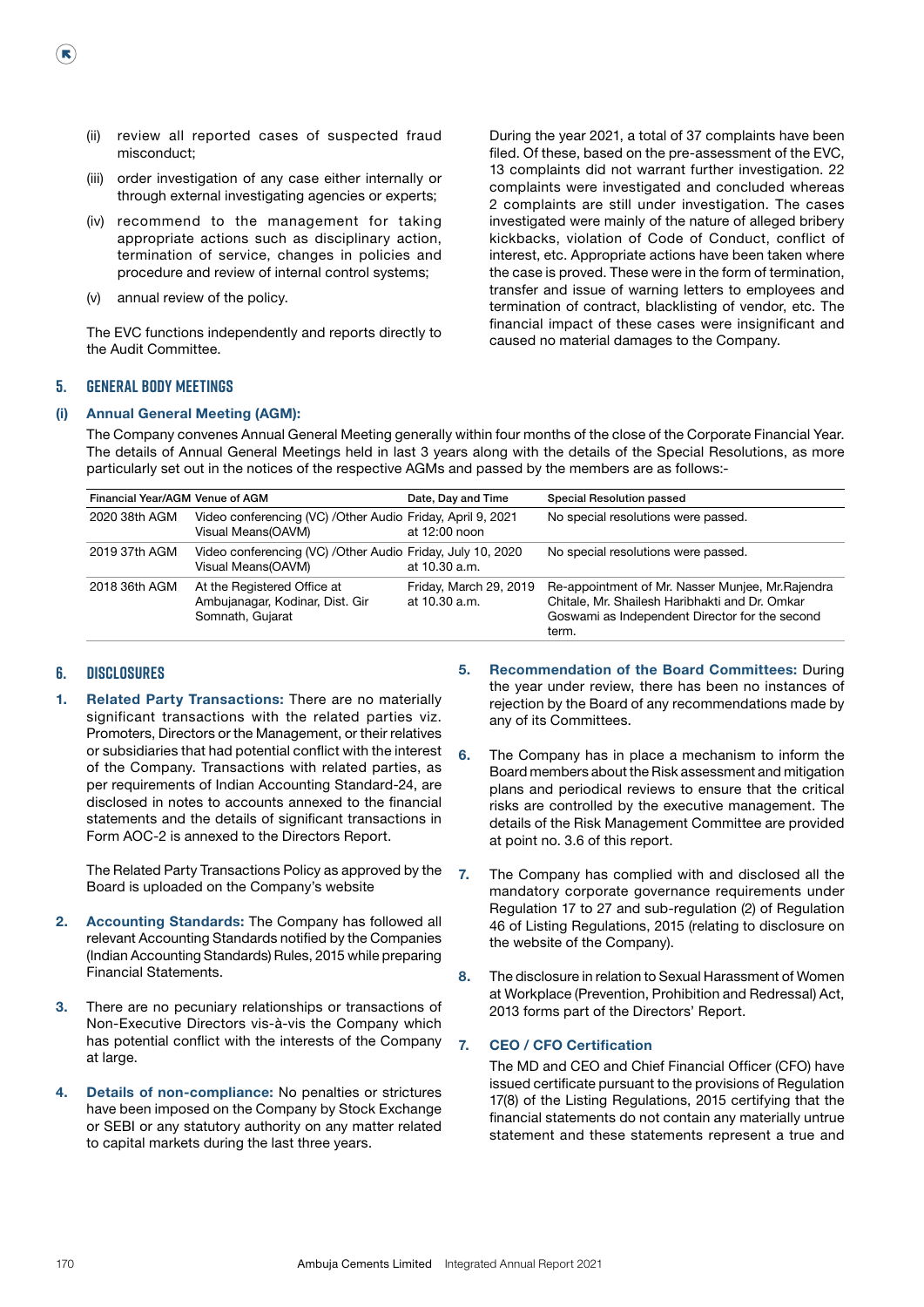fair view of the Company's affairs. The said certificate is annexed and forms part of the Annual Report.

8. Discretionary Requirements under Regulation 27 of Listing Regulations, 2015

 The status of compliance with discretionary recommendations of the Regulation 27 of the Listing Regulations, 2015 with Stock Exchanges is provided below:

- 8.1 Non-Executive Chairman's Office: Chairman's office is separate from that of the Managing Director and CEO.
- 8.2 Shareholders' Rights: As the quarterly and half yearly financial performance along with significant events are published in the newspapers and are also posted on the Company's website, the same are not being sent to the shareholders.
- 8.3 Modified Opinion in Auditors Report: The Company's financial statements for the year 2021 do not contain any modified audit opinion.
- 8.4 Separate posts of Chairman and CEO: The Chairman of the Board is a Non-Executive Director and his position is separate from that of the Managing Director and CEO.
- 8.5 Reporting of Internal Auditor: The Chief Internal Auditor reports to the Audit Committee and he participates in the meetings of the Audit Committee and presents his audit observations to the Committee.

## **9. Means of Communication**

Financial results: The Company's quarterly, half yearly and annual financial results are sent to the Stock Exchanges and published in 'Financial Express' and other newspapers. Simultaneously, they are also uploaded on the Company's website ([www.ambujacement.com](http://www.ambujacement.com))

 News releases, presentations, etc.: Official news releases and official media releases are sent to Stock Exchanges and are displayed on Company's website [\(www.ambujacement.com](http://www.ambujacement.com)).

 Presentations to institutional investors / analysts: These presentations and Schedule of analyst or institutional investors meet are also uploaded on the Company's website ([www.ambujacement.com\)](http://www.ambujacement.com) as well as sent to the Stock Exchanges. No unpublished price sensitive information is discussed in the presentation made to institutional investors and financial analysts.

Website: The Company's website [\(www.ambujacement.](http://www.ambujacement.com) [com\)](http://www.ambujacement.com) contains a separate dedicated section 'Investors' where shareholders' information is available. The Company's Annual Report is also available in downloadable form.

 Annual Report: The Annual Report containing, inter alia, Audited Financial Statements, Audited Consolidated Financial Statements, Directors' Report, Auditors'

Report and other important information is circulated to members and others entitled thereto. The Management's Discussion and Analysis (MDA) Report and the Integrated Report forms part of the Annual Report.

 Chairman's Communiqué: The Chairman's Letter forms part of the Annual Report.

 Filing with the Stock Exchanges: All periodical compliance filings required to be filed with the Stock Exchanges like shareholding pattern, corporate governance report, media releases, statement of investor complaints, among others are filed electronically with the BSE Limited and the National Stock Exchange of India Limited.

 SEBI Complaints Redress System (SCORES): The investor complaints are processed in a centralised web-based complaints redress system. The salient features of this system are: Centralised database of all complaints, online upload of Action Taken Reports (ATRs) by concerned companies and online viewing by investors of actions taken on the complaint and its current status.

Reminder to Investors: Reminders to the shareholders are sent for claiming returned undelivered shares certificates, unclaimed dividend investor complaints etc.

#### **10. General Shareholders' Information**

10.1 39th Annual General Meeting:

| Day and Date | : Friday, April 29, 2022                                       |
|--------------|----------------------------------------------------------------|
| Time         | $: 2.00$ p.m.                                                  |
| Venue        | : Video conferencing (VC) / Other<br>Audio Visual Means (OAVM) |

## 10.2 Financial Calendar:

 The Company follows the period of January 1 to December 31, as the Financial Year. For the FY 2022, financial results will be announced as per the following tentative schedule:-

| First quarterly results                                            | : April, 2022    |
|--------------------------------------------------------------------|------------------|
| Second quarterly / Half yearly results                             | : July, 2022     |
| Third quarterly results                                            | : October, 2022  |
| Annual results for the year ending on<br>December 31, 2022         | : February, 2023 |
| Annual General Meeting for the year<br>ending on December 31, 2022 | : April, 2023    |

#### 10.3 Record Date:

 The Company has fixed Friday, April 1, 2022 as the Record date for determining the shareholders to whom the dividend shall be paid.

#### 10.4 Dividend Payment Date:

 Dividend shall be paid to all the eligible shareholders from May 5, 2022 onwards.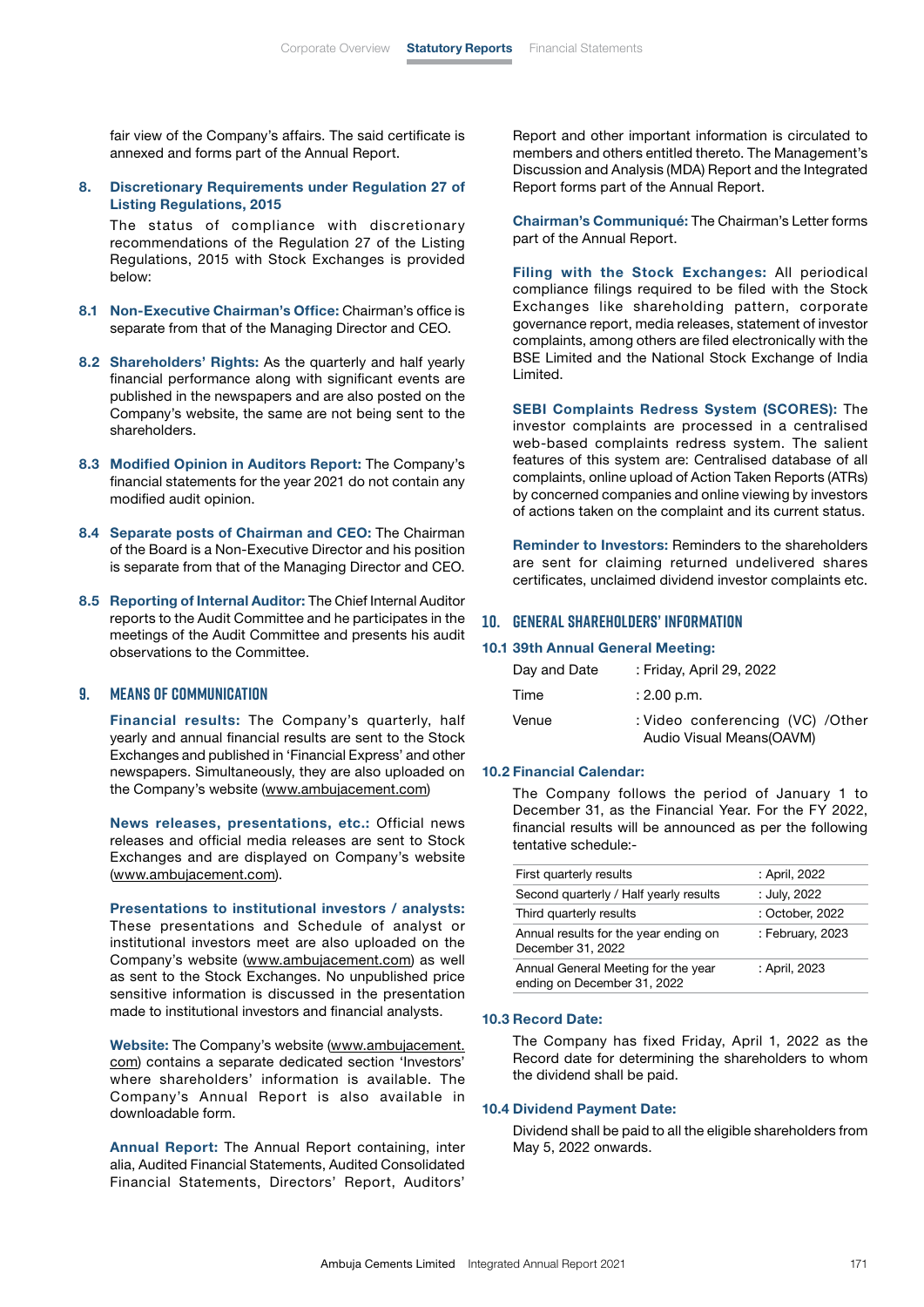$(\mathbf{R})$ 

## The Company is paying dividend from its very first full year of operation. From a modest dividend of 11% in 1987-88, the Company has been rewarding its shareholders with appropriate dividend.

 During the last 5 years, the Company has usually been maintaining the pay-out ratio of more than 20%. The Board of Directors have framed a Dividend Policy which is posted on the website of the Company.

#### 10.6 Dividend history for the last 5 years is as under:

| <b>Financial year</b> | <b>Interim Dividend</b><br>Rate $(\%)$ | <b>Final Dividend</b><br>Rate (%) | <b>Total Dividend</b><br>Rate $(\%)$ | Dividend Amt.<br>(₹ in crore) |
|-----------------------|----------------------------------------|-----------------------------------|--------------------------------------|-------------------------------|
| 2016                  | 80                                     | 60                                | 140                                  | 486.58                        |
| 2017                  | 80                                     | 100                               | 180                                  | 714.83                        |
| 2018                  | Nil                                    | 75                                | 75                                   | 297.85                        |
| 2019                  | 75                                     | Nil                               | 75                                   | 297.85                        |
| 2020                  | 850                                    | 50                                | 900                                  | 3574.16                       |

#### 10.7 Listing of Shares and Other Securities:

## A. Equity Shares

 The equity shares are at present listed on the following Stock Exchanges and the Listing fees have been duly paid to the Exchanges:

Name of the Stock Exchanges and the stock code/Symbol

(i) BSE Ltd. 500425

Phiroze Jeejeebhoy Towers, Dalal Street, Mumbai - 400 001.

(ii) National Stock Exchange AMBUJACEM of India Ltd.

Exchange Plaza, 5th Floor, Plot No. C/1, G Block, Bandra-Kurla Complex, Bandra (East), Mumbai - 400 051.

## B. Debentures

There are no outstanding debentures.

## C. GDRs

 The GDRs are listed under the EURO MTF Platform (Code:US02336R2004) of Luxembourg Stock Exchange, S.A, 35A Boulevard Joseph II, L-1840, Luxembourg.

## D. ISIN Code for the Company's equity share:

INE079A01024

## E. Corporate Identity Number (CIN):

L26942GJ1981PLC004717

## 10.8 Market Price Data:

 The high / low market price of the shares during the year 2021 at the Bombay Stock Exchange Limited and at National Stock Exchange of India Ltd. were as under:-

|              |                  | <b>Bombay Stock Exchange</b> |          | <b>National Stock Exchange</b> |
|--------------|------------------|------------------------------|----------|--------------------------------|
| Month        | High $(\bar{x})$ | Low (₹)                      | High (₹) | Low $(\bar{z})$                |
| January-21   | 274.40           | 242.00                       | 274.60   | 241.75                         |
| February-21  | 290.70           | 242.35                       | 290.50   | 242.10                         |
| March-21     | 310.80           | 273.50                       | 310.95   | 273.50                         |
| April-21     | 329.90           | 285.30                       | 329.90   | 285.30                         |
| $May-21$     | 335.30           | 300.20                       | 335.00   | 300.00                         |
| June-21      | 351.15           | 323.15                       | 351.50   | 322.55                         |
| July-21      | 415.00           | 337.20                       | 415.35   | 337.25                         |
| August-21    | 427.20           | 381.50                       | 427.40   | 381.25                         |
| September-21 | 442.95           | 398.50                       | 442.50   | 398.40                         |
| October-21   | 417.25           | 365.95                       | 418.00   | 365.75                         |
| November-21  | 435.25           | 359.90                       | 435.00   | 360.05                         |
| December-21  | 387.30           | 345.00                       | 387.40   | 347.00                         |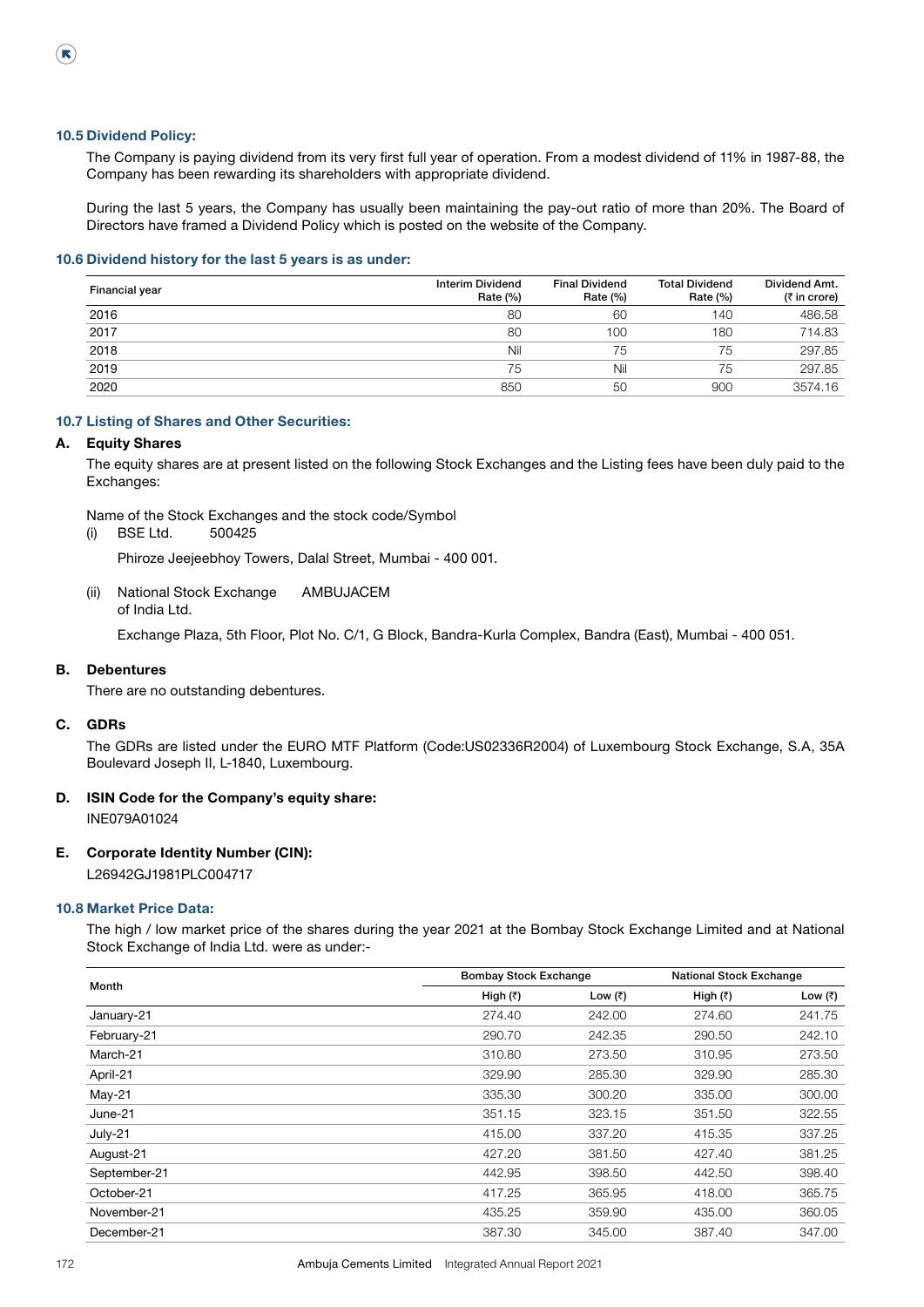#### 10.9 Performance in comparison to broad based indices

## Ambuja Cement v/s BSE Sensex



#### 10.10 Share Transfer Agents:

 The details of the Registrar and Share Transfer Agents are:

Link Intime India Pvt Ltd, C-101, 247 Park, L B S Marg, Vikhroli (West), Mumbai – 400 083. Tel : +91-022-4918 6000/49186270; Email: [rnt.helpdesk@linkintime.co.in](mailto:rnt.helpdesk%40linkintime.co.in?subject=).

#### 10.11 Share Transfer System:

 The Board-level Stakeholders' Relationship Committee examines and redresses investors' grievances. The status of investors' grievances and share transfers are reported to the Board.

 As mandated by SEBI, securities of the Company can be transferred /traded only in dematerialised form. Further, SEBI vide its circular dated January 25, 2022, mandated that all service requests for issue of duplicate certificate, claim from unclaimed suspense account, renewal/

exchange of securities certificate, endorsement, subdivision/splitting/consolidation of certificate, transmission and transposition which were allowed in physical form should be processed in dematerialised form only. The necessary forms for the above request are available on the website of the Company i.e [https://www.ambujacement.](https://www.ambujacement.com) [com](https://www.ambujacement.com).

 Shareholders holding shares in physical form are advised to avail the facility of dematerialisation.

 Shareholders should communicate with Link Intime India Private Limited, the Company's Registrars & Share Transfer Agent at [rnt.helpdesk@linkintime.co.in](mailto:rnt.helpdesk%40linkintime.co.in?subject=) quoting their folio number or Depository Participant ID and Client ID number, for any queries relating to their securities.

 The average time taken for processing and registration of relodged share transfer requests is less than 15 days. The Stakeholders Relationship Committee considers the transfer proposals generally on a weekly basis.

#### 10.12 Distribution of Shareholding:

The shareholding distribution of the equity shares as on December 31, 2021 is given below:-

| No. of Equity Shares | No. of<br>Shareholders | No. of Shares  | Percentage of<br>Shareholding |
|----------------------|------------------------|----------------|-------------------------------|
| Less than 50         | 2,22,316               | 38,22,775      | 0.19                          |
| 51 to 100            | 41,377                 | 35,29,539      | 0.18                          |
| 101 to 500           | 38,640                 | 94, 15, 747    | 0.47                          |
| 501 to 1000          | 8,042                  | 63,25,264      | 0.32                          |
| 1001 to 5000         | 12,180                 | 3,14,12,921    | 1.58                          |
| 5001 to 10000        | 2,252                  | 1,62,38,836    | 0.82                          |
| 10001 to 50000       | 1,479                  | 2,87,76,531    | 1.45                          |
| 50001 to 100000      | 167                    | 1,19,14,628    | 0.60                          |
| 100001 to 500000     | 254                    | 6.17.70.636    | 3.11                          |
| 500001 and above     | 198                    | 1,81,24,38,352 | 91.28                         |
| <b>TOTAL</b>         | 3,26,905               | 1,98,56,45,229 | 100.00                        |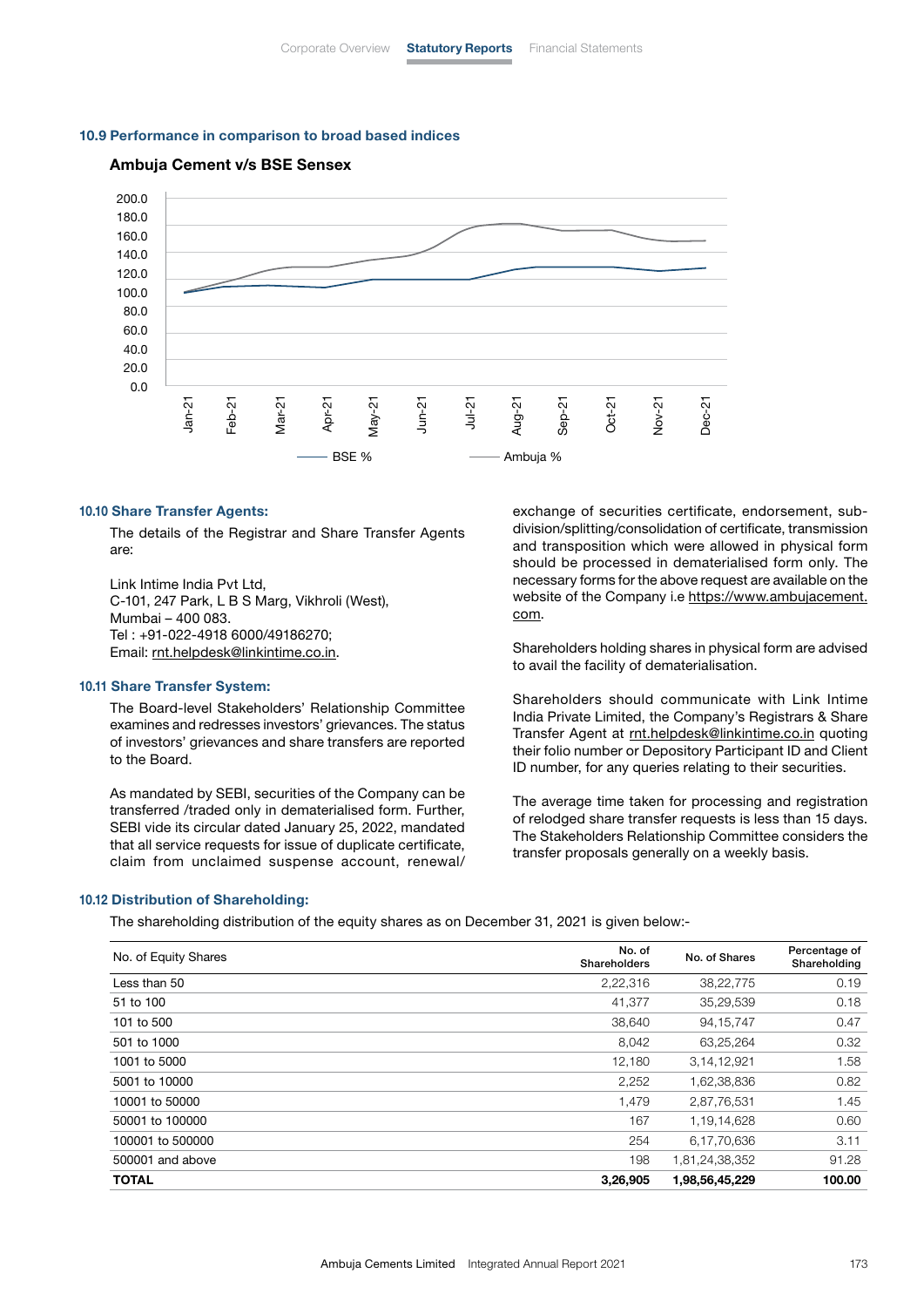$(\mathbf{R})$ 

The shareholding of different categories of the shareholders as on December 31, 2021 is given below:-



| Category                                    | No. of Shares  | (%)    |
|---------------------------------------------|----------------|--------|
| <b>Foreign Promoters</b>                    | 1,25,31,56,361 | 63.11  |
| Foreign Investors (FIIS)                    | 29,11,90,126   | 14.66  |
| Mutual Funds, Banks & Financial Institution | 29,92,61,133   | 15.07  |
| OCB's, NRI's                                | 1,04,03,833    | 0.52   |
| <b>Body Corporates</b>                      | 93,25,672      | 0.47   |
| <b>GDR Holders</b>                          | 32,17,839      | 0.16   |
| Others                                      | 11,90,90,265   | 6.00   |
| Total                                       | 1,98,56,45,229 | 100.00 |

#### 10.14 Dematerialisation of Shares:

 About 99.44% of total equity share capital is held in dematerialised form with NSDL and CDSL as on December 31, 2021.

## 10.15 Reconciliation of Share Capital Audit:

 As stipulated by Securities and Exchange Board of India (SEBI), a qualified practicing Company Secretary carries out the Share Capital Audit to reconcile the total admitted capital with National Securities Depository Limited (NSDL) and Central Depository Services (India) Limited (CDSL) and the total issued and listed capital. This audit is carried out every quarter and the report thereon is submitted to stock exchanges, NSDL and CDSL and is also placed before the Board of Directors. No discrepancies were noticed during these audits.

## 10.16 Outstanding GDRs or Warrants or any Convertible Instrument, conversion Dates and likely impact on Equity:

- (i) The Company had issued Foreign Currency Convertible Bonds (FCCB) in the year 1993 and 2001. Out of the total conversion of these bonds into GDRs, 32,17,839 GDRs are outstanding as on December 31, 2021 which is listed on the Luxembourg Stock Exchange. The underlying shares representing the outstanding GDRs have already been included in equity share capital. Therefore, there will be no further impact on the equity share capital of the Company.
- (ii) The Company has issued warrants which can be converted into equity shares. The year-end outstanding position of the rights shares / warrants that are convertible into shares and their likely impact on the equity share capital is as under:-
- A. Rights entitlement kept in abeyance out of the Rights Issue of equity shares and warrants to equity shareholders made in the year 1992

|            |                          |                                                 |                                      | $(5 \text{ in } \text{core})$ |
|------------|--------------------------|-------------------------------------------------|--------------------------------------|-------------------------------|
| Sr.<br>No. |                          | Conversion<br>rate ( $\bar{\tau}$ per<br>share) | Likely impact on<br>full con-version |                               |
|            | <b>Issue Particulars</b> |                                                 | Share<br>Capi-tal                    | Share<br>Pre-mium             |
| (i)        | 139830 Right shares      | $6.66*$                                         | 0.03                                 | 0.07                          |
| (ii)       | 186690 Warrants          | $7.50*$                                         | 0.04                                 | 0.10                          |
|            | TOTAL                    |                                                 | 0.07                                 | 0.17                          |

 (\*) conversion price has been arrived after appropriate adjustment of split and bonus issues.

(iii) The diluted equity share capital of the Company upon conversion of all the outstanding convertible instruments will become ₹397.16 crore.

## 10.17 Commodity Price Risk or Foreign Exchange Risk and Hedging Activities:

 The company does not have any exposure hedged through Commodity derivatives.

 The company has well defined Forex Exchange Risk Management Policy approved by Board of Directors, forex exposure are duly hedged as per the said policy through plain vanilla forward covers.

#### 10.18 Credit Rating:

 During the year under review, the Company retained its domestic credit ratings of CRISIL AAA / A1+ from CRISIL for its bank loan facilities. During the year under review, the Company has not issued any debt instrument or any fixed deposit programme.

#### 10.19Plant Locations:

| <b>Integrated Cement Plants</b> |                                                                               |      | <b>Bulk Cement Terminals</b>                 |
|---------------------------------|-------------------------------------------------------------------------------|------|----------------------------------------------|
| (i)                             | Ambujanagar, Taluka Kodinar, (i)<br>District Gir Somnath, Gujarat.            |      | Muldwarka, District Gir<br>Somnath, Gujarat. |
| (ii)                            | Darlaghat, District Solan,<br>Himachal Pradesh.                               | (ii) | Panvel, District Raigad,<br>Maharashtra.     |
| (iii)                           | Maratha Cement Works, Dist. (iii) Cochin, Kerala.<br>Chandrapur, Maharashtra. |      |                                              |
|                                 | (iv) Rabriyawas, Dist. Pali,<br>Rajasthan.                                    |      | (iv) Mangalore, Karnataka                    |
| (v)                             | Bhatapara, Dist. Raipur,<br>Chhattisgarh.                                     |      | (v) Magdalla, District, Surat,<br>Gujarat    |
| (VI)                            | Marwar, Dist Naguar,<br>Rajasthan                                             |      |                                              |

#### Grinding Stations

- (i) Bathinda, Punjab.
- (ii) Dadri, Dist Gautam Budh Nagar, Uttar Pradesh.
- (iii) Farakka, Dist. Murshidabad, West Bengal.
- (iv) Nalagarh, Dist. Solan, Himachal Pradesh
- (v) Ropar District, Punjab.
- (vi) Roorkee, Dist. Haridwar, Uttaranchal.
- (vii) Sankrail, Dist. Howrah, West Bengal.
- (viii) Magdalla, Dist. Surat, Gujarat.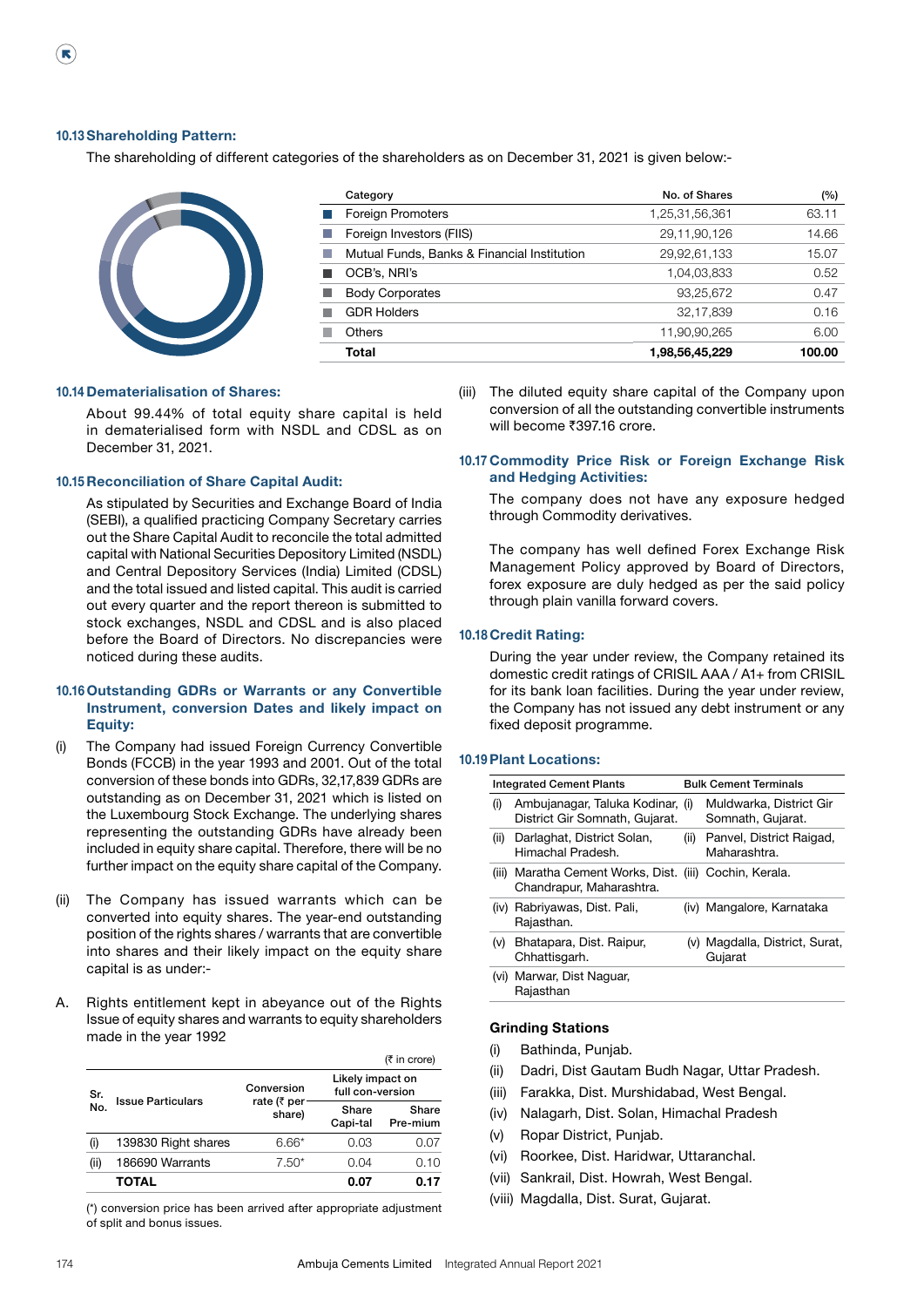#### 10.20Registered Office:

 Ambuja Cements Limited, P. O. Ambujanagar, Taluka Kodinar, District Gir Somnath, Gujarat - 362 715.

#### 10.21Address for Correspondence:

- (a) Corporate Office: Ambuja Cements Limited, Elegant Business Park, MIDC Cross Road 'B', Off Andheri-Kurla Road, Andheri (East), Mumbai-400 059. Phone No: 022 – 40667000/ 66167000.
- (b) Exclusive e-mail id for Investor Grievances: The following e-mail ID has been designated for communicating investors' grievances:- [investors.relation@ambujacement.com](mailto:investors.relation%40ambujacement.com?subject=).

#### 10.22 Transfer of Unpaid/Unclaimed Dividend Amounts to Investor Education and Protection Fund

 During the year under review, the final dividend amount for the year ended December 31, 2013 and the interim dividend for the year December 31, 2014 were transferred to the Investor Education and Protection Fund.

## 10.23 Transfer of Unclaimed Equity Shares to Investor Education and Protection Fund (IEPF) Suspense Account

 Pursuant to the provisions of Section 124 and 125 of the Companies Act, 2013 and the Investor Education and Protection Fund Authority (Accounting, Audit, Transfer and Refund) Rules, 2016 as amended, ("Rules") all shares on which dividend has not been paid or claimed for seven consecutive years or more is required to be transferred to an IEPF after complying with the procedure laid down under the Rules.

 The Company in compliance with the aforesaid provisions and the Rules has transferred 36,75,074 equity shares of the face value of  $\overline{z}2/-$  each belonging to 33,083 shareholders underlying the unclaimed dividends. The market value of the shares transferred is  $\overline{5}138.73$  crore considering the share price as on December 31, 2021.

 Members are requested to take note that the company has also initiated the process for transfer of the shares underlying the unclaimed / unpaid final dividend declared for the financial year 2014, which is due for transfer to IEPF Account during May, 2022. Members may after completing the necessary formalities, claim their unclaimed dividends immediately to avoid transfer of the underlying shares to the IEPF.

 Members may note that the dividend and shares transferred to the IEPF can be claimed back by the concerned shareholders from the IEPF Authority after complying with the procedure prescribed under the Rules. Information on the procedure to be followed for claiming the dividend /shares is available on the website of the company.

## 10.24 Disclosure relating to Demat Suspense Account/ Unclaimed Suspense Account

 In according with the requirement of Regulation 34 (3) and Part F of the Schedule V of the Listing Regulations 2015, the Company report the following details in respect of equity shares lying in the Suspense account:

| Particulars                                                                                                                                         | Number of<br>shareholders | Number of<br><b>Equity Shares</b> |
|-----------------------------------------------------------------------------------------------------------------------------------------------------|---------------------------|-----------------------------------|
| Aggregate number of<br>shareholders and outstanding<br>shares in the suspense account<br>at the beginning of the Financial<br>Year 2021             | 1481                      | 9,89,496                          |
| Less: Number of shareholders<br>who approached the Company<br>for transfer of shares and shares<br>transferred from Suspense<br>Account during 2021 | 9                         | 5,566                             |
| Less: Number of shares<br>Transferred to Investor Education<br>and Protection Fund (IEPF)                                                           | 201                       | 33,721                            |
| Aggregate number of<br>shareholders and outstanding<br>shares in the suspense account<br>at the end of the Financial Year<br>2021                   | 1271                      | 9,50,209                          |

 The voting rights on these shares will remain frozen till the rightful owner claims the shares.

## **11. Subsidiary Companies**

 The Company does not have any material unlisted subsidiary companies as defined in Regulation 16 of the Listing Regulations, 2015.

 The Board of Directors of the Company periodically review the statement of all significant transactions and arrangements entered into by the unlisted subsidiary companies.

 Copies of the Minutes of the Board Meeting of the unlisted subsidiary Company were placed at the Board Meeting of the Company held during the year.

 The Company has framed the policy for determining material subsidiary and the same is disclosed on the Company's website.

 Accordingly, the requirement of appointment of Independent Director of the Company on the Board of Directors of the material unlisted subsidiary companies as per Regulation 24 of the Listing Regulations does not apply.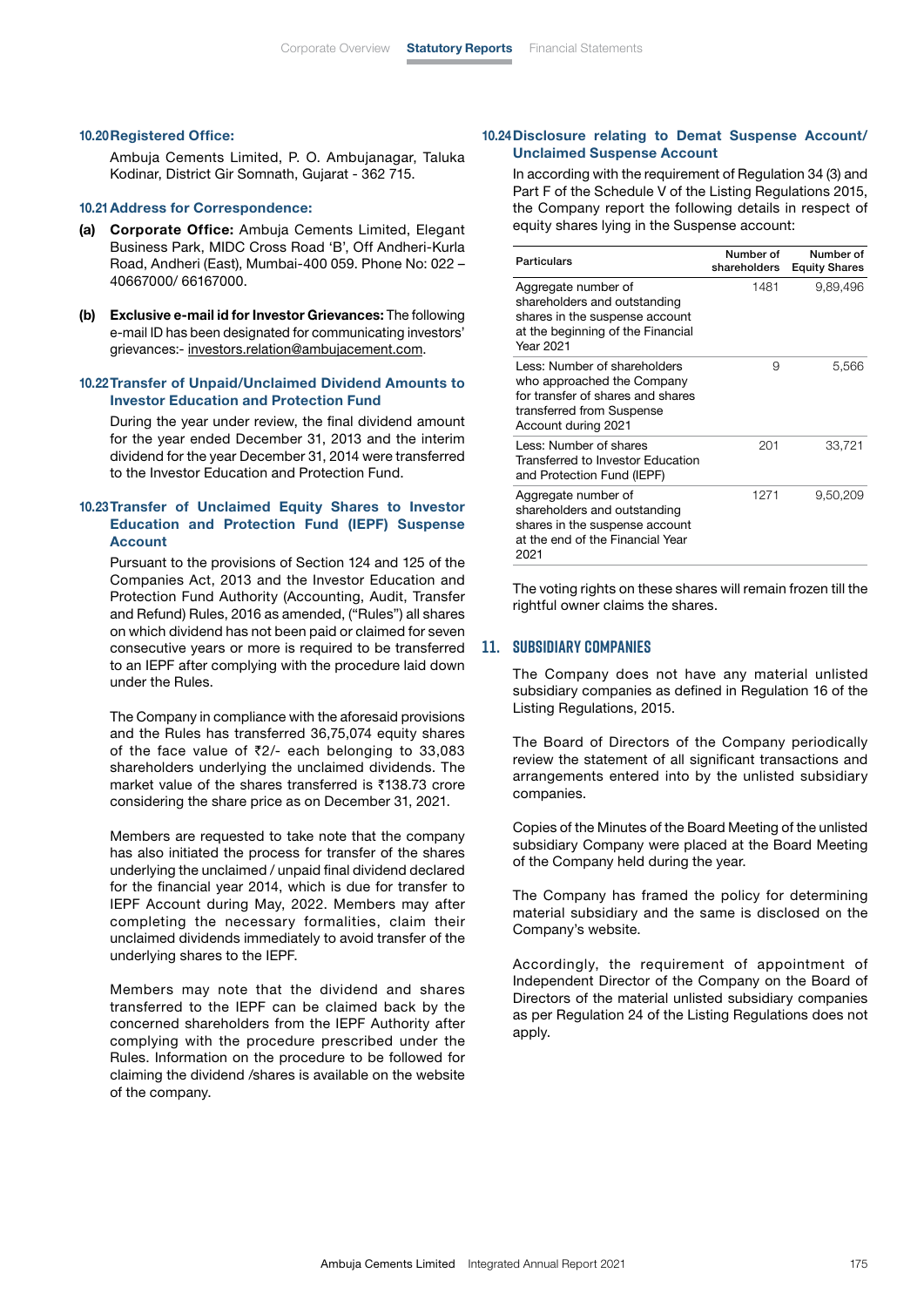## **WEBLINKS FOR THE MATTERS REFERRED IN THIS REPORT**

Weblink for the policies/codes referred to the Corporate Governance Report are as under:-

| <b>Particulars</b>                                                          | <b>Website Link</b>                                                                                            |
|-----------------------------------------------------------------------------|----------------------------------------------------------------------------------------------------------------|
| Policy on Board Diversity                                                   | https://www.ambujacement.com/Upload/PDF/policy-on-board-diversity.pdf                                          |
| Code of Conduct                                                             | https://www.ambujacement.com/Upload/PDF/Code-of-Conduct_Updated_Latest.pdf                                     |
| <b>CSR Policy</b>                                                           | https://www.ambujacement.com/Upload/PDF/ACL-CSR-Policy-2021.pdf                                                |
| Dividend Distribution Policy                                                | https://www.ambujacement.com/Upload/PDF/dividend-distribution-policy.pdf                                       |
| Policy on determination & disclosure of materiality<br>of events            | https://www.ambujacement.com/Upload/PDF/Policy-for-Dissemination-of-Information-<br>of-Stock-Exchange2019.pdf  |
| Ethical View Policy (Vigil Mechanism & Whistle<br>Blower Policy)            | https://www.ambujacement.com/Upload/PDF/Ethical-View-Reporting-Policy-June-2020.<br>pdf                        |
| <b>Insider Trading Code</b>                                                 | https://www.ambujacement.com/Upload/PDF/Insider-Trading-Code-of-<br>Conduct-18102019.pdf                       |
| Familiarisation Programme for Independent<br><b>Directors</b>               | https://www.ambujacement.com/Upload/PDF/Familiarization-Programme-for-<br>Independent-Directors.pdf            |
| Policy for determining material Subsidiary                                  | https://www.ambujacement.com/Upload/PDF/Policy-for-determining-Material-<br>Subsidiaries2019.pdf               |
| Policy on materiality of Related Party Transaction                          | https://www.ambujacement.com/Upload/PDF/Policy-on-materiality-of-RPT-221020.pdf                                |
| Letter of Appointment to Independent Director                               | https://www.ambujacement.com/Upload/PDF/Letter-of-appointment-Independent-<br>Directors.pdf                    |
| Details of unpaid and unclaimed dividends and<br>shares transferred to IEPF | https://www.ambujacement.com/investors/transfer-of-unpaid-and-unclaimed-dividends-<br>and-shares-to-iepf       |
| Policy for selection, appointment & remuneration of<br><b>Directors</b>     | https://www.ambujacement.com/Upload/PDF/policy-for-selection-appointment-and-<br>remuneartion-of-directors.pdf |

## **DECLARATION REGARDING CODE OF CONDUCT**

I hereby declare that all the Directors and Senior Management Personnel have confirmed compliance with the Code of Conduct as adopted by the Company during the year 2021.

 $\left( \mathbb{R}\right)$ 

Neeraj Akhoury Mumbai, February 17, 2022 **Mumbai, February 17, 2022** and the state of the state of the Managing Director & CEO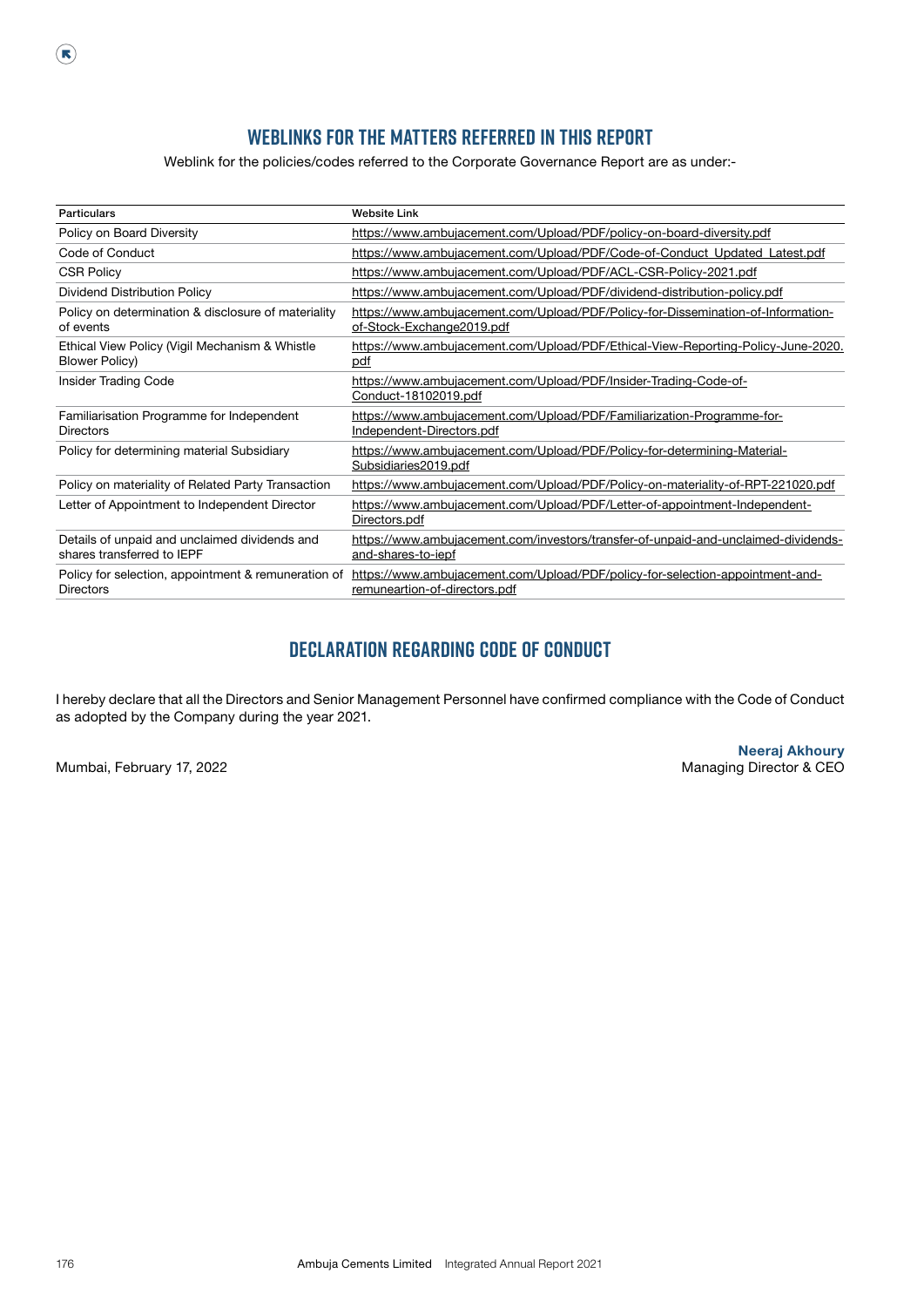## **CERTIFICATE OF NON-DISQUALIFICATION OF DIRECTORS**

[Pursuant to Regulation 34(3) and Schedule V Para C Clause (10)(i) of the SEBI (Listing Obligations and Disclosure Requirements) Regulations, 2015]

To, The Members AMBUJA CEMENTS LIMITED Ambuja Nagar - 362 715 Taluka: Kodinar, District: Gir Somnath (Gujarat)

We have examined the relevant registers, records, forms, returns and disclosures received from the Directors of AMBUJA CEMENTS LIMITED - CIN L26942GJ1981PLC004717 (hereinafter referred to as 'the Company') having registered office at Ambuja Nagar - 362 715, Taluka - Kodinar, District - Gir Somnath (Gujarat) and Corporate Office at Elegant Business Park, MIDC Cross Road 'B', Off Andheri Kurla Road, Andheri (East), Mumbai - 400 059, produced before us by the Company for the purpose of issuing this Certificate, in accordance with Regulation 34(3) read with Schedule V Para C Clause 10(i) of the Securities and Exchange Board of India (Listing Obligations and Disclosure Requirements) Regulations, 2015.

In our opinion and to the best of our information and according to the verifications (including Directors Identification Number (DIN) status at the portal [www.mca.gov.in](http://www.mca.gov.in)) as considered necessary and explanations furnished to us by the Company and its officers, we hereby certify that none of the Directors on the Board of the Company as stated below and who were on the Board of Directors of the Company as on December 31, 2021 have been debarred or disqualified from being appointed or continuing as Directors of companies by the Securities and Exchange Board of India, Ministry of Corporate Affairs or any such statutory authority.

|     | Sr. No. Name of the Director   | <b>DIN</b> | Date of appointment in the Company |
|-----|--------------------------------|------------|------------------------------------|
| 1.  | Narotam Satyanarayan Sekhsaria | 00276351   | 10/11/1982                         |
| 2.  | Omkar Goswami                  | 00004258   | 20/07/2006                         |
| 3.  | Shailesh Vishnubhai Haribhakti | 00007347   | 03/05/2006                         |
| 4.  | Nasser Mukhtar Munjee          | 00010180   | 16/08/2001                         |
| 5.  | Rajendra Prabhakar Chitale     | 00015986   | 04/07/2002                         |
| 6.  | Shikha Sanjaya Sharma          | 00043265   | 01/04/2019                         |
| 7.  | Martin Kriegner                | 00077715   | 11/02/2016                         |
| 8.  | Ranjit Gobindram Shahani       | 00103845   | 01/04/2019                         |
| 9.  | Mahendra Kumar Sharma          | 00327684   | 01/04/2019                         |
| 10. | Muthu Ramanathan               | 01607274   | 23/12/2020                         |
| 11. | Christof Werner Hassig         | 01680305   | 09/12/2015                         |
| 12. | Neeraj Akhoury                 | 07419090   | 21/02/2020                         |
| 13. | Praveen Kumar Molri            | 07810173   | 01/04/2019                         |
| 14. | Jan Philipp Jenisch            | 07957196   | 24/10/2017                         |
| 15. | Then Hwee Tan                  | 08354724   | 18/02/2019                         |

Ensuring the eligibility for the appointment/continuity of every Director on the Board is the responsibility of the management of the Company. Our responsibility is to express an opinion on these based on our verification. This certificate is neither an assurance as to the future viability of the Company nor of the efficiency or effectiveness with which the management has conducted the affairs of the Company.

> For Surendra Kanstiya Associates Company Secretaries

#### Surendra U. Kanstiya

Proprietor FCS 2777. CP No 1744 Place: Mumbai UIN: S1990MH007900 Date: January 27, 2022 UDIN: F002777C002301141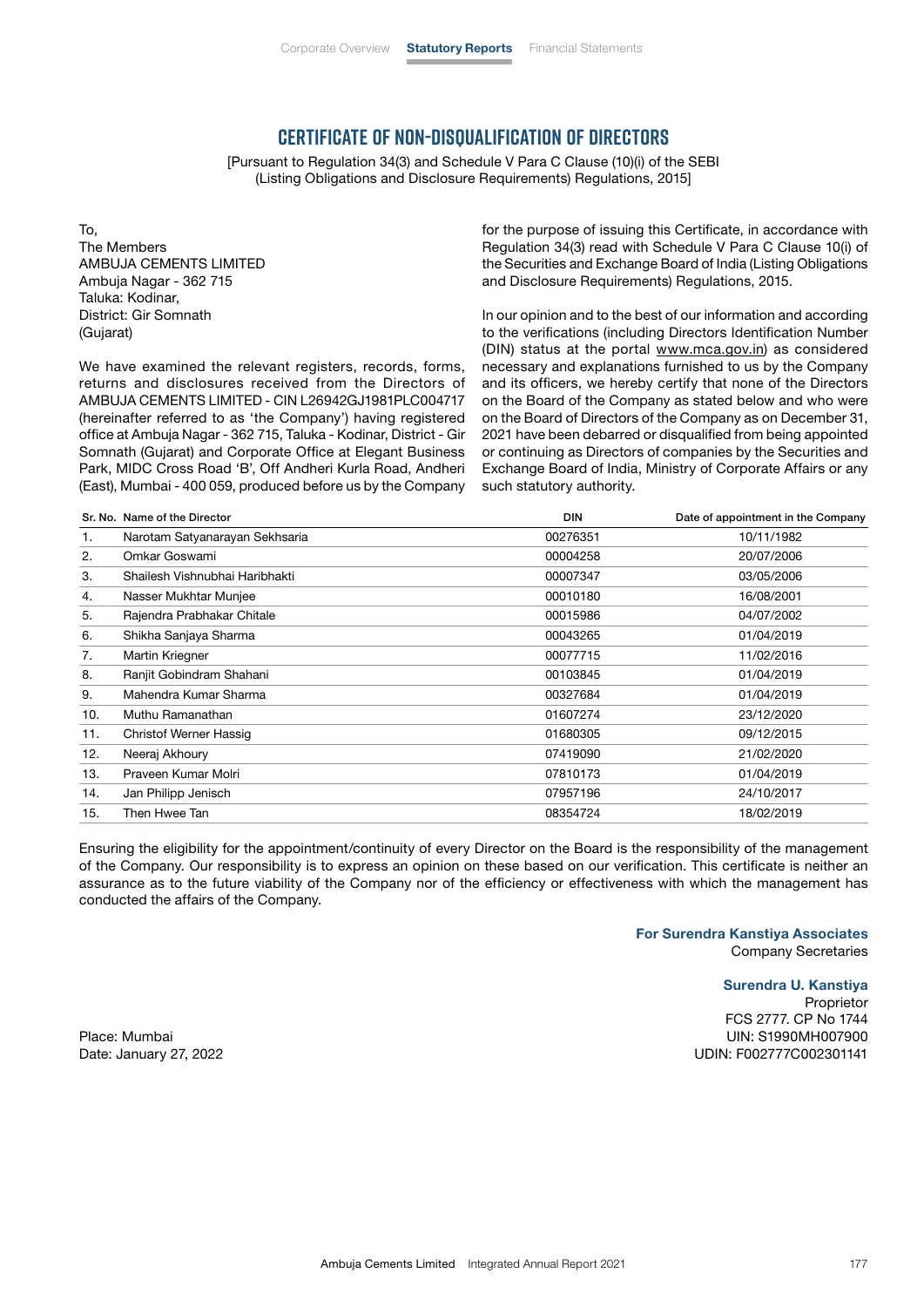## **AUDITORS' CERTIFICATE**

To, The Members of Ambuja Cements Limited

R

## **Independent Auditor's Certificate on Corporate Governance**

- 1. This certificate is issued in accordance with the terms of our engagement letter dated April 10, 2021.
- 2. We, Deloitte Haskins & Sells LLP, Chartered Accountants, the Statutory Auditors of Ambuja Cements Limited ("the Company"), have examined the compliance of conditions of Corporate Governance by the Company, for the year ended on December 31, 2021, as stipulated in Regulations 17 to 27 and clauses (b) to (i) of Regulation 46(2) and para C and D of Schedule V of the SEBI (Listing Obligations and Disclosure Requirements) Regulations, 2015 (the Listing Regulations).

### Managements' Responsibility

3. The compliance of conditions of Corporate Governance is the responsibility of the Management. This responsibility includes the design, implementation and maintenance of internal control and procedures to ensure the compliance with the conditions of the Corporate Governance stipulated in Listing Regulations.

#### Auditor's Responsibility

- 4. Our responsibility is limited to examining the procedures and implementation thereof, adopted by the Company for ensuring compliance with the conditions of the Corporate Governance. It is neither an audit nor an expression of opinion on the financial statements of the Company.
- 5. We have examined the books of account and other relevant records and documents maintained by the Company for the purposes of providing reasonable assurance on the compliance with Corporate Governance requirements by the Company.
- 6. We have carried out an examination of the relevant records of the Company in accordance with the Guidance Note

on Certification of Corporate Governance issued by the Institute of the Chartered Accountants of India (the ICAI), the Standards on Auditing specified under Section 143(10) of the Companies Act, 2013, in so far as applicable for the purpose of this certificate and as per the Guidance Note on Reports or Certificates for Special Purposes issued by the ICAI which requires that we comply with the ethical requirements of the Code of Ethics issued by the ICAI.

7. We have complied with the relevant applicable requirements of the Standard on Quality Control (SQC) 1, Quality Control for Firms that Perform Audits and Reviews of Historical Financial Information, and Other Assurance and Related Services Engagements.

#### **Opinion**

- 8. Based on our examination of the relevant records and according to the information and explanations provided to us and the representations provided by the Management, we certify that the Company has complied with the conditions of Corporate Governance as stipulated in regulations 17 to 27 and clauses (b) to (i) of regulation 46(2) and para C and D of Schedule V of the Listing Regulations during the year ended December 31, 2021.
- 9. We state that such compliance is neither an assurance as to the future viability of the Company nor the efficiency or effectiveness with which the Management has conducted the affairs of the Company.

## For DELOITTE HASKINS & SELLS LLP

Chartered Accountants (Firm's Registration No. 117366W/W-100018)

> Saira Nainar Partner (Membership No. 040081) UDIN No.: 22040081ACYTRB1350

Mumbai February 17, 2022